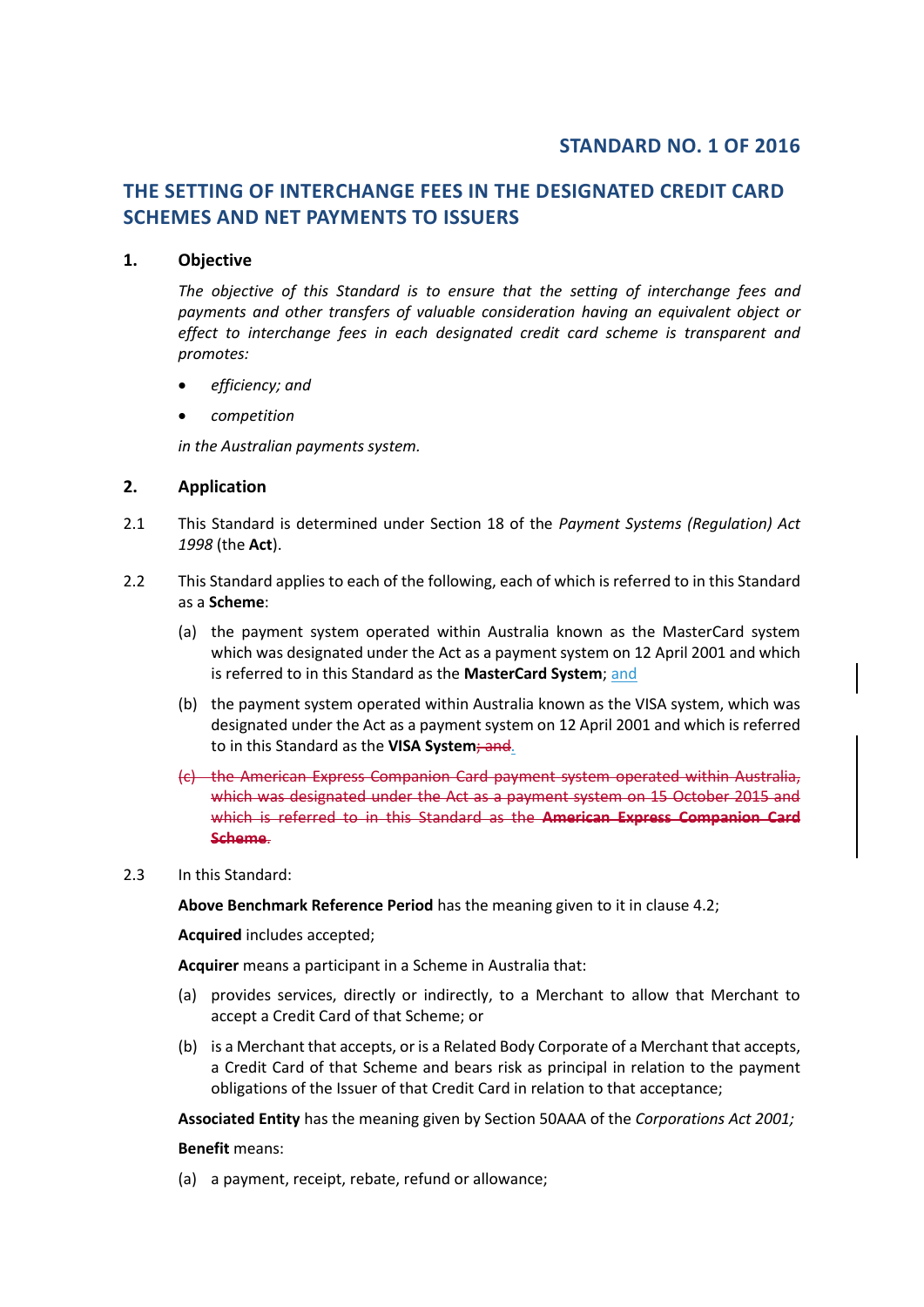- (b) in relation to any Property or service received or receivable by a Direct Issuer Participant:
	- (i) where there is a Regular Price for that Property or service, any discount or deduction from that price;
	- (ii) where there is not a Regular Price for that Property or service, an amount by which the Fair Value of the Property or service exceeds the payment or other similar financial consideration made or given for it by the Direct Issuer Participant; and
- (c) a benefit (however named or described) of a similar nature to, or having the same effect as, a benefit of the kind specified in (a) or (b) above;

**Commencement Date** means 1 July 2017;

**Core Service** means, in relation to a Scheme, a service provided by the administrator of the Scheme in Australia or any of its Associated Entities that meets the requirements in the following paragraphs (a), (b) and (c):

- (a) the service is used by a participant in the Scheme in Australia in relation to Devices of the Scheme that can be used for purchasing goods or services on credit or transactions initiated using those Devices; and
- (b) without the service it would not be possible for a Direct Issuer Participant to be an Issuer or for another entity to be an Issuer through Sponsorship by a Direct Issuer Participant of the Scheme; and
- (c) the service (however named or described) relates to one or more of the following (each a Core Function) and only to one or more Core Functions:
	- (i) the licensing of the Scheme's brands and other intellectual property owned by, or licensed to, the administrator of the Scheme in Australia or any of its Associated Entities, a licence (or sub-licence) of which is required in order to be a participant in the Scheme;
	- (ii) connection to, and/or maintenance of a connection to, the systems to which it is necessary to connect in order to be a participant in the Scheme;
	- (iii) transaction processing (including processing of charge-back transactions);
	- (iv) clearing and settlement (including clearing and settlement of charge-back transactions);
	- (v) authentication;
	- (vi) authorisation;
	- (vii) stand-in processing, clearing and settlement;
	- (viii) fraud prevention; and
	- (ix) handling, investigating and settling disputes, and requests or claims for chargebacks, raised by holders of Devices.

A service will relate only to one or more Core Functions for the purpose of this paragraph (c) even if it involves or includes incidental services necessary to support one or more Core Functions;

**Credit Card Account** means, in relation to a Credit Card of a Scheme, the account that is debited when that Device is used to purchase goods or services on credit;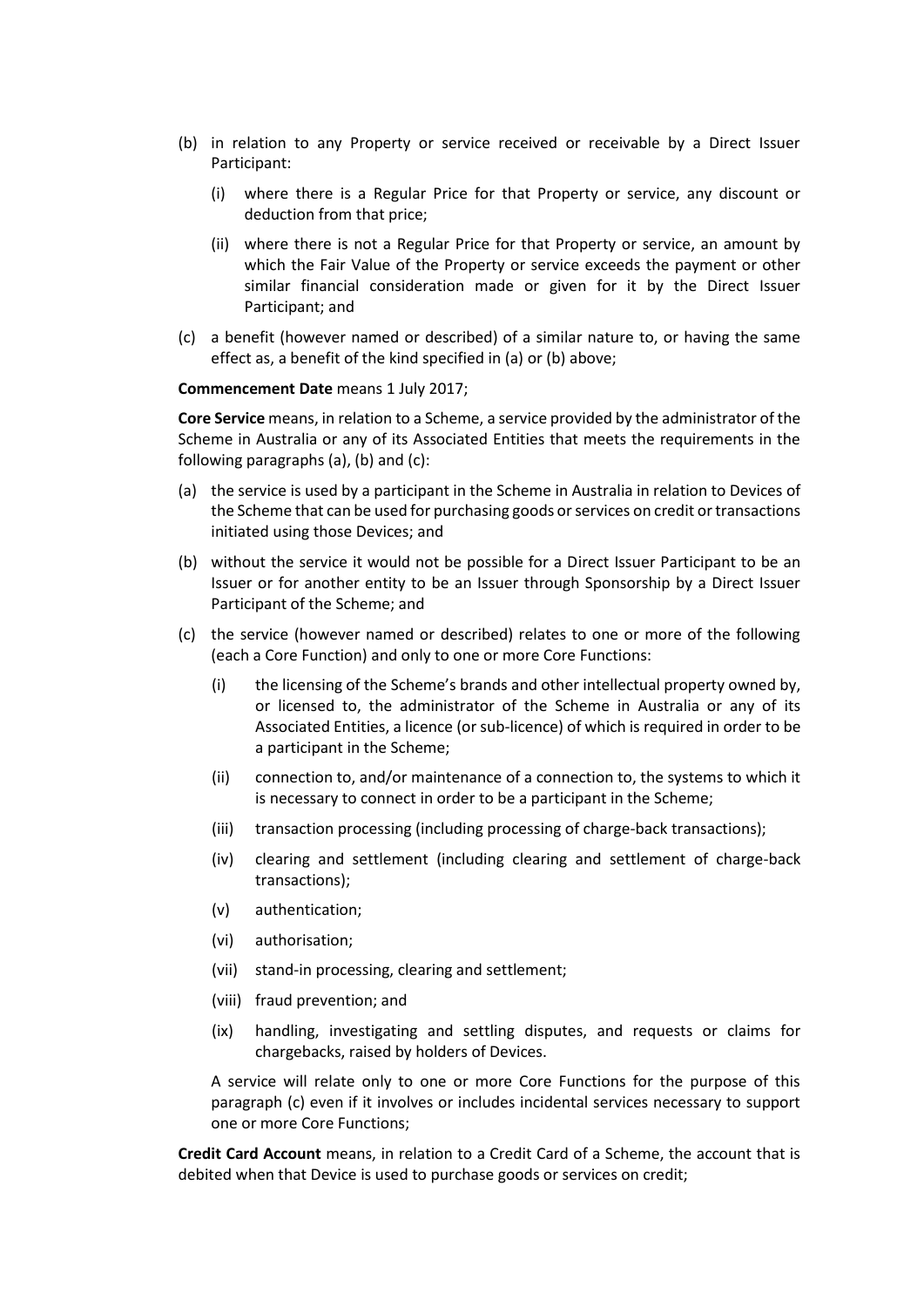**Credit Card of a Scheme** or **Credit Card of that Scheme** means, in relation to a Scheme, a Device issued by a participant in the Scheme in Australia under the Rules of the Scheme that can be used for purchasing goods or services on credit;

**Credit Card Transaction** means, in relation to a Scheme, a transaction in that Scheme between a holder of a Credit Card of that Scheme and a Merchant involving the purchase of goods or services using a Credit Card of that Scheme that is Acquired by an Acquirer (but does not include any transaction to reverse such a transaction or provide a credit or make a chargeback in relation to such a transaction);

**Debit Card Scheme** means each payment system referred to as a 'Scheme' under *Standard No. 2 of 2016 The Setting of Interchange Fees in the Designated Debit and Prepaid Card Schemes and Net Payments to Issuers;*

**Device** means any card, plate or other payment code or device, including a code or device where no physical card or other embodiment is issued and a code or device used or to be used for only one transaction;

**Direct Issuer Participant** means, in relation to a Scheme, a participant in that Scheme in Australia as an Issuer, or as a Sponsor for one or more Issuers, that is not an Indirect Issuer Participant in that Scheme in Australia. Without limitation, for the:

- (a) MasterCard System this means any Principal Customer or Association Customer, each as defined in the Rules of the Scheme, in its capacity as Issuer or as Sponsor for one or more Issuers; or
- (b) VISA System this means any Principal-Type Member as defined in the Rules of the Scheme in its capacity as Issuer or as Sponsor for one or more Issuers;

**Direct Issuer Participant Payments** has the meaning given to it in clause 5.2;

**Direct Issuer Participant Receipts** has the meaning given to it in clause 5.2;

**Fair Value** means, in relation to any Property or service:

- (a) subject to paragraph (b), the amount that would be paid to acquire the Property or service in an orderly transaction between independent, unrelated and well informed parties at the earlier of:
	- (i) the date the Property or service was first provided; and
	- (ii) the date the Property or service was committed to be provided,

to the Direct Issuer Participant; but

- (b) if at any subsequent time the amount that would be paid to acquire the Property or service in an orderly transaction between independent, unrelated and well informed parties (**Revised Value**) is materially different from the amount determined in accordance with paragraph (a) (or, if any adjustment is made in accordance with this paragraph (b), the most recent such adjustment), the Fair Value may be adjusted to that Revised Value provided:
	- (i) use of that Revised Value as Fair Value is fair and reasonable and consistent with the objective of this Standard; and
	- (ii) the Fair Value may be adjusted to a Revised Value no more than once in a Reporting Period;

**Incentive Test:** a Benefit meets the **Incentive Test** in relation to a Scheme if it is given for a purpose of, or has or will likely have the effect of, any one or more of the following: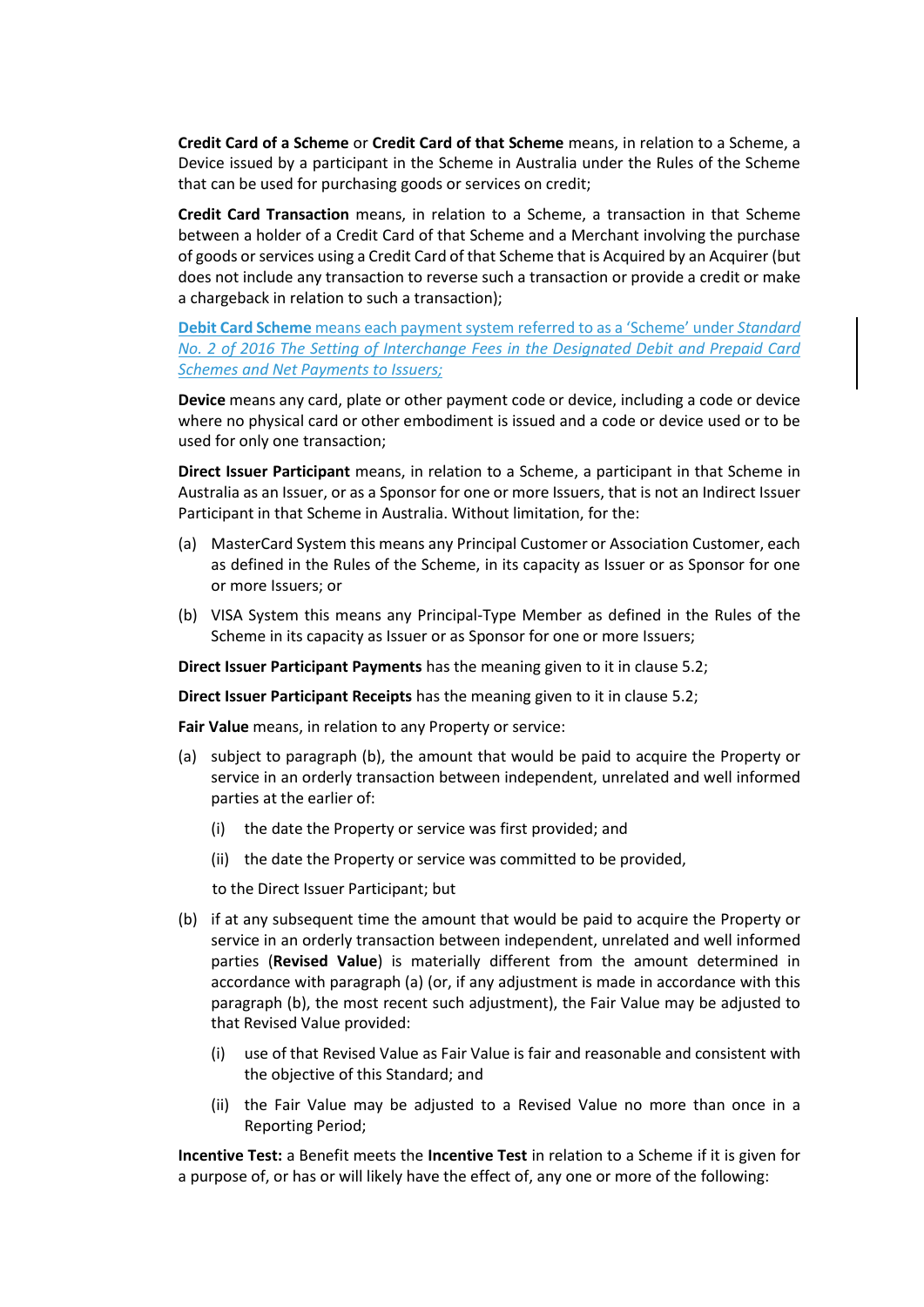- (a) incentivising the entry into of a contract relating to the issue of Credit Cards of the Scheme;
- (b) promoting or incentivising the issuance or use of Credit Cards of the Scheme; or
- (c) providing or funding incentives to holders of Credit Cards of the Scheme to use those cards.

Benefits that meet the Incentive Test in relation to a Scheme include lump-sum, volume based and transaction-specific Benefits such as:

- (i) incentives to market Credit Cards of the Scheme; and
- (ii) any of the following earned, accrued or receivable by a Direct Issuer Participant for agreeing to issue Credit Cards of the Scheme or for Credit Card Transactions undertaken in the Scheme meeting or exceeding a specific transaction volume, percentage share or dollar amount of transactions processed:
	- (A) a rebate on any fees or other costs or charges, whether for a Core Service or for any other product or service;
	- (B) a discount from the Regular Price of any Property or service, whether the Property or service is related to Credit Cards of the Scheme or not;

**Indirect Issuer Participant** means, in relation to a Scheme, a participant in that Scheme in Australia as an Issuer that participates in the Scheme in Australia as Issuer through the Sponsorship of another participant in that Scheme. Without limitation, for the:

- (a) MasterCard System this means any Affiliate Customer as defined in the Rules of the Scheme in its capacity as Issuer; or
- (b) VISA System this means any Participant-Type Member or Associate-Type Member, each as defined in the Rules of the Scheme, in its capacity as Issuer;

**Initial Reporting Period** means, in relation to a New Issuer, the period commencing on the first date on which any Direct Issuer Participant Payments or Direct Issuer Participant Receipts were paid, became payable, were earned or accrued, or became receivable by or to the New Issuer (as applicable) and ending on the last day of the first full Reporting Period following Public Launch by that New Issuer;

**Interchange Fee Category** has the meaning given to it in clause 4.1(b);

#### **Interchange Fees** means:

(, in relation to a) for each of the VISA System and the MasterCard System Scheme, wholesale fees, known as interchange fees, which are payable between an Issuer and an Acquirer, directly or indirectly, in relation to Credit Card Transactions in the Scheme; and

(b) for the American Express Companion Card Scheme, wholesale fees, known as issuer fees or issuer rates, which are payable, directly or indirectly, between an Issuer which is a participant in the Scheme in Australia and the Acquirer or an administrator of the Scheme in Australia, or any Related Body Corporate of either of them, and any other Credit Card Transaction based payments which are functionally equivalent to such issuer fees or issuer rates or to the feed described in paragraph (a) above;

**International Card Transaction** means, in relation to a Scheme, a transaction in that Scheme that:

(a) is between a holder of a Device issued by an International Issuer and a merchant in Australia;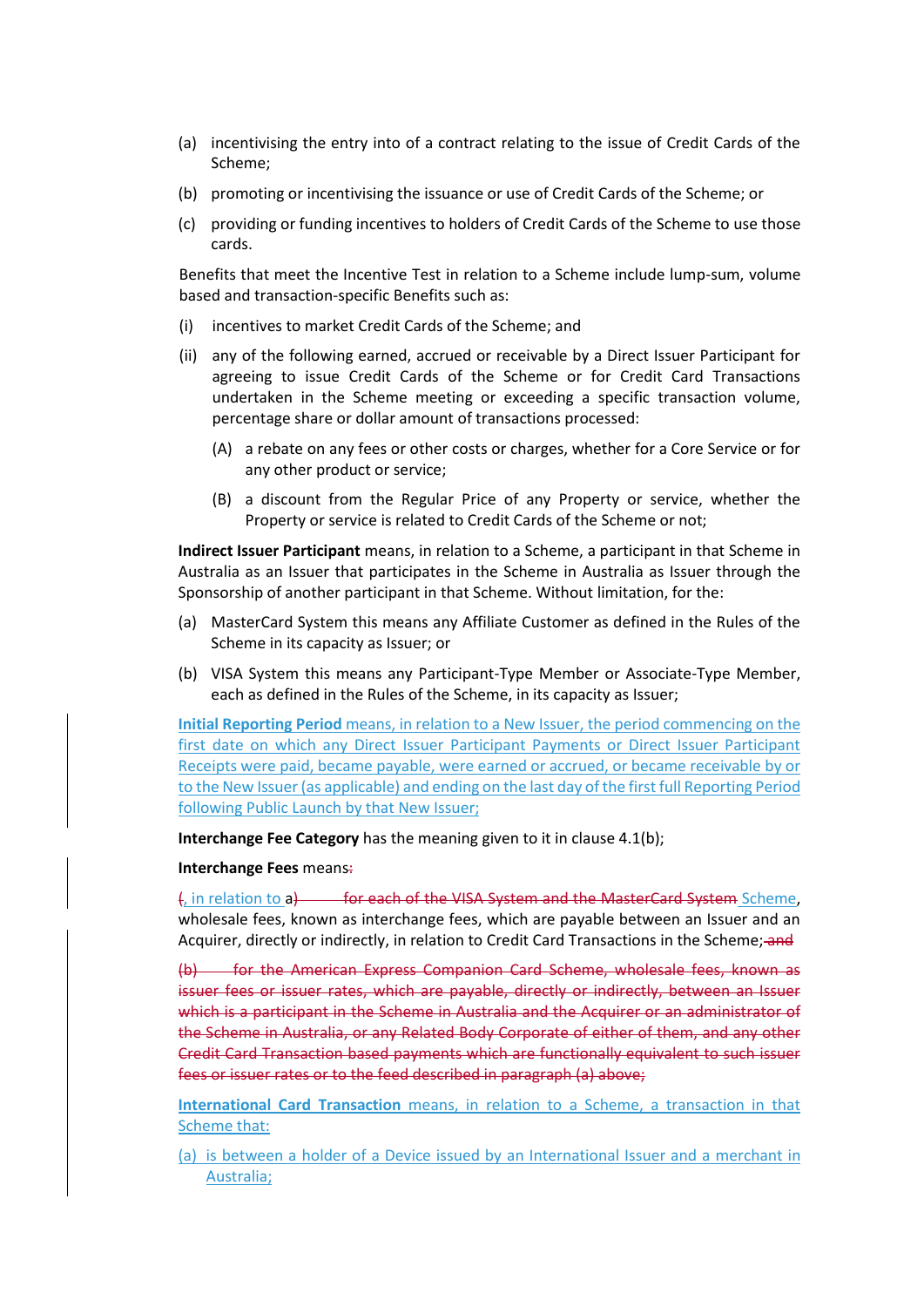(b) involves the purchase of goods or services; and

(c) is Acquired by an Acquirer,

but does not include any transaction to reverse such a transaction or provide a credit or make a chargeback in relation to such a transaction;

**International Interchange Fees** means, in relation to a Scheme, wholesale fees, known as interchange fees, which are payable between an International Issuer and an Acquirer, directly or indirectly, in relation to International Card Transactions in the Scheme;

**International Interchange Fee Category** means a category of International Card Transactions in relation to which a particular International Interchange Fee applies, which may be:

(a) determined by reference to the nature of the holder or type of the Device, the identity or nature of the merchant, the means of effecting the transaction, the security or authentication that applies or any other matters; or

(b) a residual category covering transactions not in any other category;

**International Issuer** means a participant in a Scheme that has a contractual relationship with its customers under which it issues Devices of the Scheme to those customers or their nominees but that is not an Issuer;

**International Multilateral Interchange Fee** means, in relation to a Scheme, an International Interchange Fee that is determined by an administrator of the Scheme or any of its Associated Entities and applies regardless of the identity of the Acquirer or International Issuer paying or receiving the International Interchange Fee;

**Issuer** means a participant in a Scheme in Australia that has a contractual relationship with its customers under which it issues Credit Cards of a Scheme to those customers or their nominees;

**Merchant** means, in relation to a Scheme, a merchant in Australia that accepts a Credit Card of that Scheme for payment for goods or services;

**Multilateral Interchange Fee** means, in relation to a Scheme, an Interchange Fee that is determined by an administrator of the Scheme and applies regardless of the identity of the Acquirer or Issuer paying or receiving the Interchange Fee;

**Net Compensation** has the meaning given to it in clause 5.1;

**New Issuer** means a Direct Issuer Participant in a Scheme that has not, before commencing the issue of any Cards of that Scheme, issued in Australia any Devices of any other Scheme or any Debit Card Scheme;

**Public Launch** in relation to a New Issuer, occurs when the New Issuer begins offering to issue Credit Cards of a Scheme to its intended customer base and will not be taken to have occurred when a New Issuer has only issued Credit Cards of that Scheme to its staff or a select group of its customers or other persons as part of a trial or test phase;

**Property** means any property including any good and any proprietary right or interest;

**Quarter** means a 3 month period ending on 30 June, 30 September, 31 December or 31 March;

**Reference Period** means a 12 month period ending on the last day of a Quarter;

**Regular Price** means, in relation to Property or a service, a supplier and a Direct Issuer Participant at any time, the price at which the supplier is regularly supplying Property or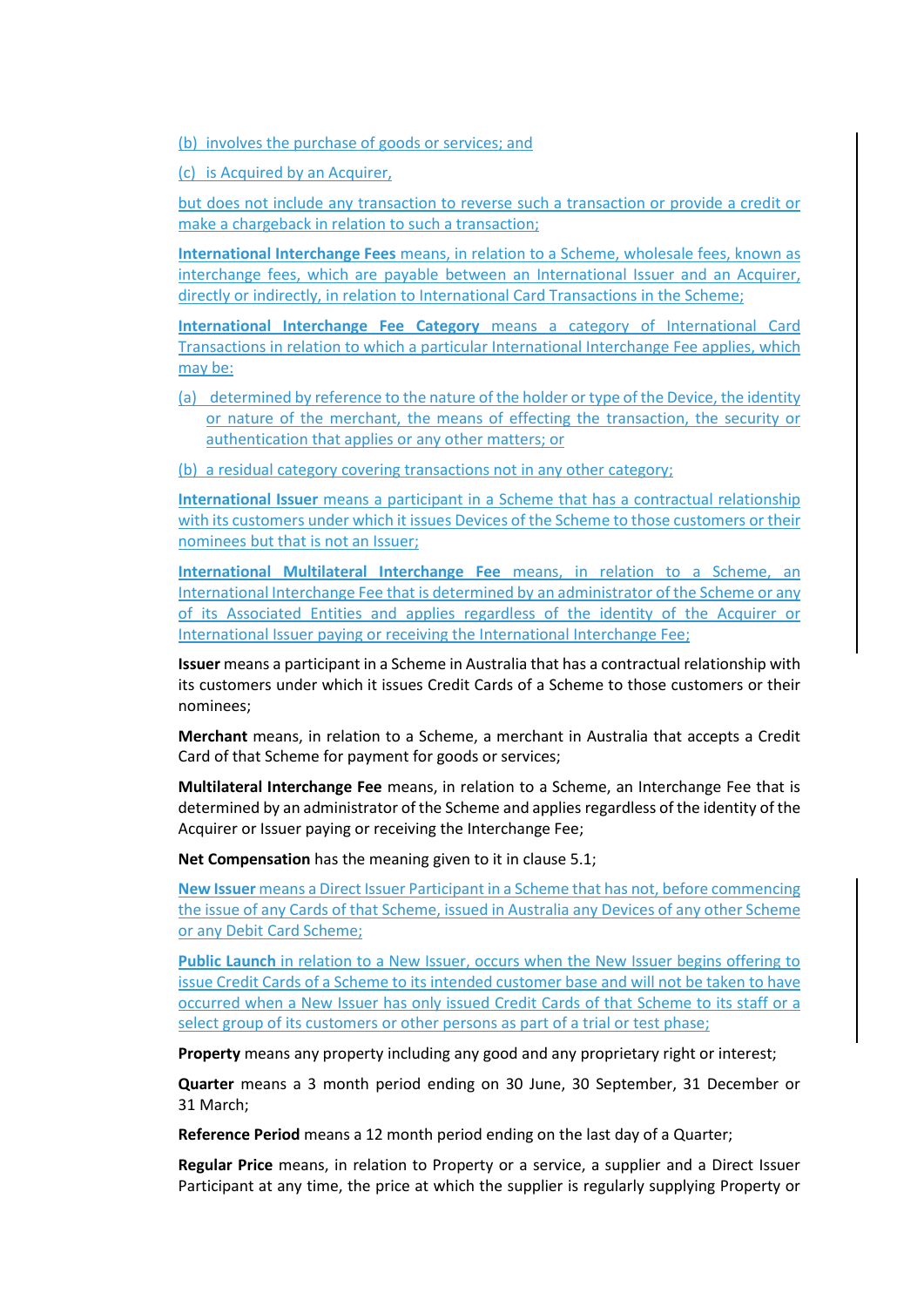services of the same description to entities of a class, group or type that includes the Direct Issuer Participant at that time;

**Related Body Corporate** has the meaning given in the *Corporations Act 2001*;

**Relevant Portion** has the meaning given to it in clause 5.2;

**Reporting Period** means a 12 month period ending 30 June;

**Rules of a Scheme** or **Rules of the Scheme** means the constitution, rules, by-laws, procedures and instruments of the relevant Scheme as applied in Australia, and any other arrangement relating to the Scheme by which participants in that Scheme in Australia are, or consider themselves to be, bound;

**Sponsor** means a participant in a Scheme in Australia who has accepted responsibility in whole or in part for, or to act as agent for, another entity under and in accordance with the Rules of the Scheme so that the other entity may participate in the Scheme and **Sponsorship** has a corresponding meaning;

**include** or **including** or **such as** when introducing an example do not limit the meaning of the words to which the example relates to that example or examples of a similar kind; and

terms defined in the Act have the same meaning in this Standard.

- 2.4 For the purposes of this Standard:
	- (a) a provision of a plan, arrangement or agreement shall be deemed to have a particular purpose if the provision was included in the plan, arrangement or agreement by a party or parties for purposes that include that purpose and that purpose was a substantial purpose; and
	- (b) conduct including the payment or receipt of a fee or the giving of a benefit or other valuable consideration shall be deemed to have been made for a particular purpose if the person undertaking the conduct, payment or receipt did so for purposes that include that purpose and that purpose was a substantial purpose.
- 2.5 Each participant in a Scheme must do all things necessary on its part to ensure compliance with this Standard.
- 2.6 If any part of this Standard is invalid, this Standard is ineffective only to the extent of such part without invalidating the remaining parts of this Standard.
- 2.7 This Standard is to be interpreted:
	- (a) in accordance with its objective; and
	- (b) by looking beyond form to substance.
- 2.8 For the purposes of this Standard, an Interchange Fee paid from an Acquirer to an Issuer is to be expressed as a positive number and an Interchange Fee paid from an Issuer to an Acquirer is to be expressed as a negative number.
- 2.9 On the Commencement Date this Standard replaces *Standard No. 1, The Setting of Wholesale (Interchange) Fees in the Designated Credit Card Schemes* relating to each of the VISA System and MasterCard System. Neither the registration nor the terms of this Standard affect that standard before the Commencement Date.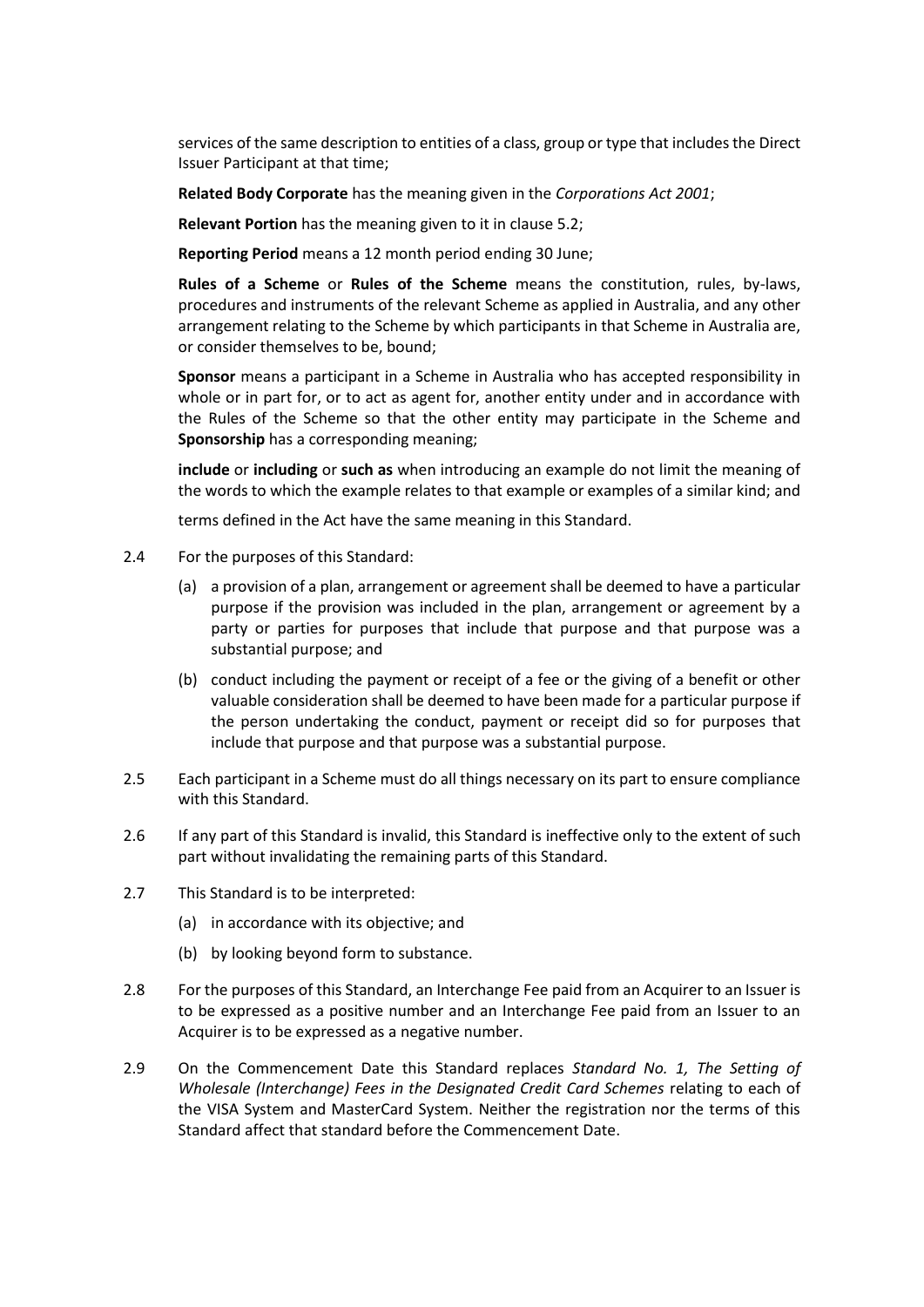# **3. Anti-Avoidance**

A participant in a Scheme must not, either alone or together with one or more other persons, enter into, begin to carry out or carry out a plan or arrangement or otherwise be knowingly involved in a plan or arrangement if it would be concluded that the person did so for a purpose of avoiding the application of this Standard, and the plan or arrangement or part of the plan or arrangement has achieved or would but for this provision have achieved or could reasonably be considered to have achieved that purpose.

### **4. Interchange Fees**

- 4.1 (a) An Interchange Fee (exclusive of goods and services tax) in relation to a Credit Card Transaction must not exceed 0.800 per cent of the value of the Credit Card Transaction to which it relates.
	- (b) If an Interchange Fee applies in relation to a category of Credit Card Transactions (whether that category is determined by reference to the nature of the holder, or type, of the Credit Card of the Scheme, the identity or nature of the Merchant, the means of effecting the transaction, the security or authentication that applies or any other matter, or is a residual category covering transactions not in any other category) (**Interchange Fee Category**), that Interchange Fee must be:
		- (i) a percentage of the value of the Credit Card Transaction to which it relates; or
		- (ii) a fixed amount,

applying to all Credit Card Transactions in the category, and cannot be expressed as a range of rates or amounts.

- 4.2 If the total value of Interchange Fees (exclusive of goods and services tax) payable in relation to Credit Card Transactions undertaken in a Scheme during a Reference Period exceeds 0.500 per cent of the total value of those Credit Card Transactions:
	- (a) that Reference Period will be an **Above Benchmark Reference Period**; and
	- (b) the participants in that Scheme must take all necessary steps to vary the rates or amounts of Interchange Fees applicable under that Scheme, with effect no later than 2 months and 1 day after the end of the Above Benchmark Reference Period, to rates or amounts such that, had those varied rates or amounts applied under the Scheme during that Above Benchmark Reference Period, that Reference Period would not have been an Above Benchmark Reference Period.
- 4.3 If at any time any Interchange Fee applicable under a Scheme is introduced or removed, or the rate or amount of any Interchange Fee under a Scheme is varied, the Interchange Fees applicable under that Scheme following that change must be such that, had they applied for the whole of the most recent Reference Period prior to the date of the change, that Reference Period would not have been an Above Benchmark Reference Period. Nothing in this clause 4.3 limits clause 4.2.

### **5. Net Payments to Direct Issuer Participants**

5.1 No Subject to clause 6.5, no Direct Issuer Participant in a Scheme may receive, directly or indirectly, Net Compensation in relation to Credit Card Transactions undertaken in that Scheme. **Net Compensation** is received by a Direct Issuer Participant if the Direct Issuer Participant Receipts of the Direct Issuer Participant for that Scheme in respect of a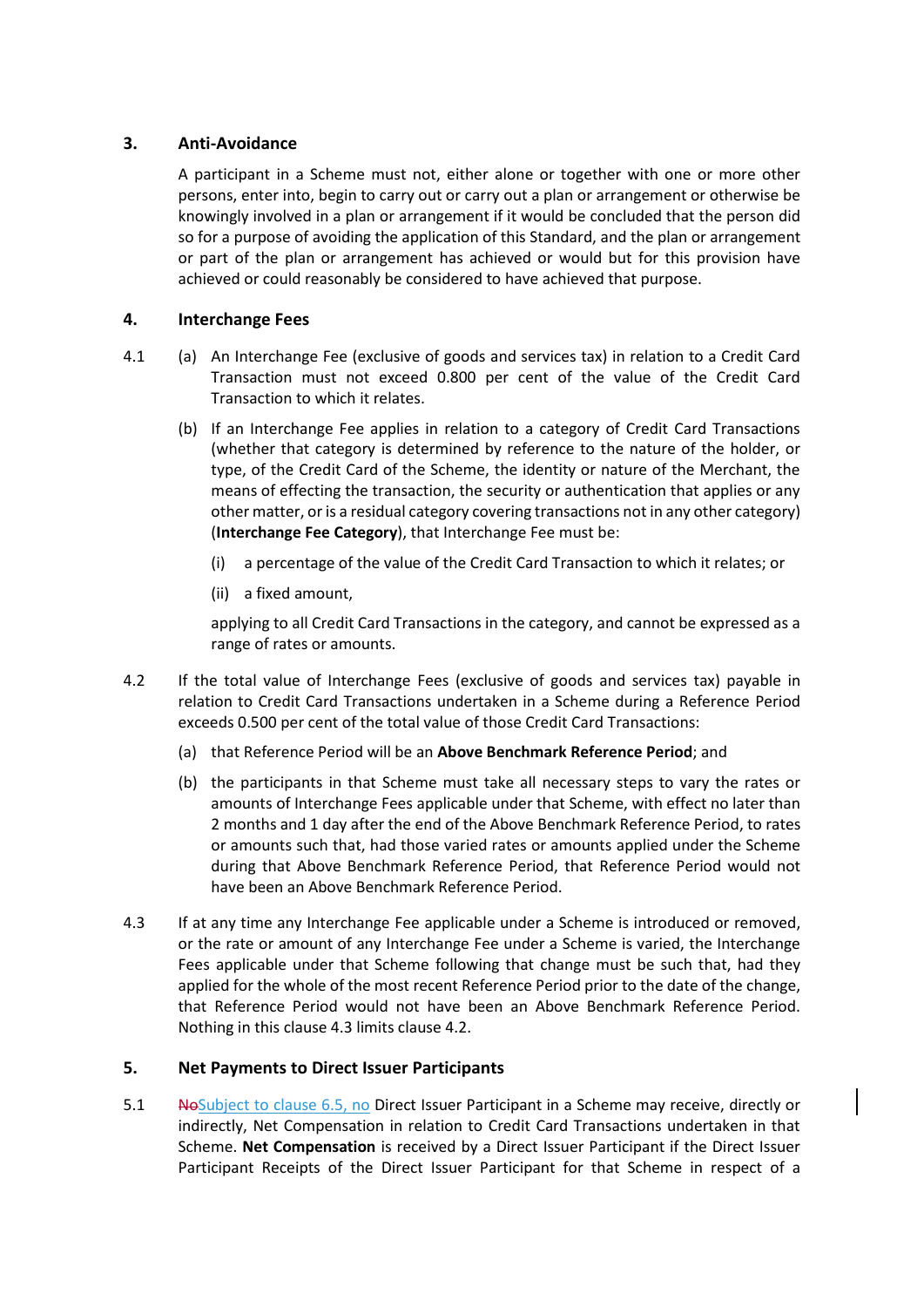Reporting Period exceed the Direct Issuer Participant Payments of the Direct Issuer Participant for that Scheme in respect of that Reporting Period.

- 5.2 For the purpose of this clause 5:
	- (a) subject to paragraphs (c), (d), (e), (f) and (g), **Direct Issuer Participant Receipts** of the Direct Issuer Participant for a Scheme and a Reporting Period is the total of the Benefits that meet the Incentive Test in relation to the Scheme that are earned or accrued during, or receivable in respect of, the Reporting Period by the Direct Issuer Participant and payable, allowable or otherwise to be provided, directly or indirectly, by the administrator of the Scheme in Australia or any of its Associated Entities but, if such an Associated Entity is an Acquirer, excluding Interchange Fees;
	- (b) subject to paragraphs (c), (d), (e), (f) and (g), **Direct Issuer Participant Payments** of the Direct Issuer Participant for a Scheme and a Reporting Period is the total amount paid or payable, directly or indirectly, by the Direct Issuer Participant to or in favour of the administrator of the Scheme in Australia or any of its Associated Entities in relation to Core Services provided during or in respect of the Reporting Period for Credit Cards of the Scheme or Credit Card Transactions undertaken in the Scheme;
	- (c) if a Benefit referred to in paragraph (a) or (b) does not relate solely to Credit Cards of the Scheme or Credit Card Transactions undertaken in the Scheme and also relates to other Devices or other transactions:
		- (i) the Benefit must be apportioned between:
			- (A) the Credit Cards of the Scheme and Credit Card Transactions on the one hand; and
			- (B) the other Devices and other transactions on the other,

fairly and reasonably, having regard to, where relevant, the transaction history on Devices used in the payment systems to which the Benefit relates and the proportion of the Devices to which the Benefit relates that are Credit Cards of the Scheme issued by the Direct Issuer Participant or by any Indirect Issuer Participant through Sponsorship by that Direct Issuer Participant; and

- (ii) the portion referable to Credit Cards of the Scheme and Credit Card Transactions determined in accordance with sub-paragraph (i) (the **Relevant Portion**) must be included in the determination of Direct Issuer Participant Receipts or Direct Issuer Participant Payments, as applicable;
- (d) one method of apportionment under clause 5.2(c) that will be fair and reasonable for the purpose of that provision is an apportionment on a pro-rata basis, based on the value of Credit Card Transactions undertaken in the Scheme using Credit Cards of the Scheme during the Reporting Period as a proportion of the total value of the transactions undertaken in any payment system to which the Benefit relates during the Reporting Period. This does not preclude an apportionment in another way that meets the requirements of clause 5.2(c);
- (e) where a Benefit referred to in paragraph (a), (b) or (c) relates to a period that spans more than one Reporting Period, the Benefit or, in the case of a Benefit referred to in paragraph (c), the Relevant Portion of the Benefit, may be allocated among Reporting Periods, in which case the allocation must: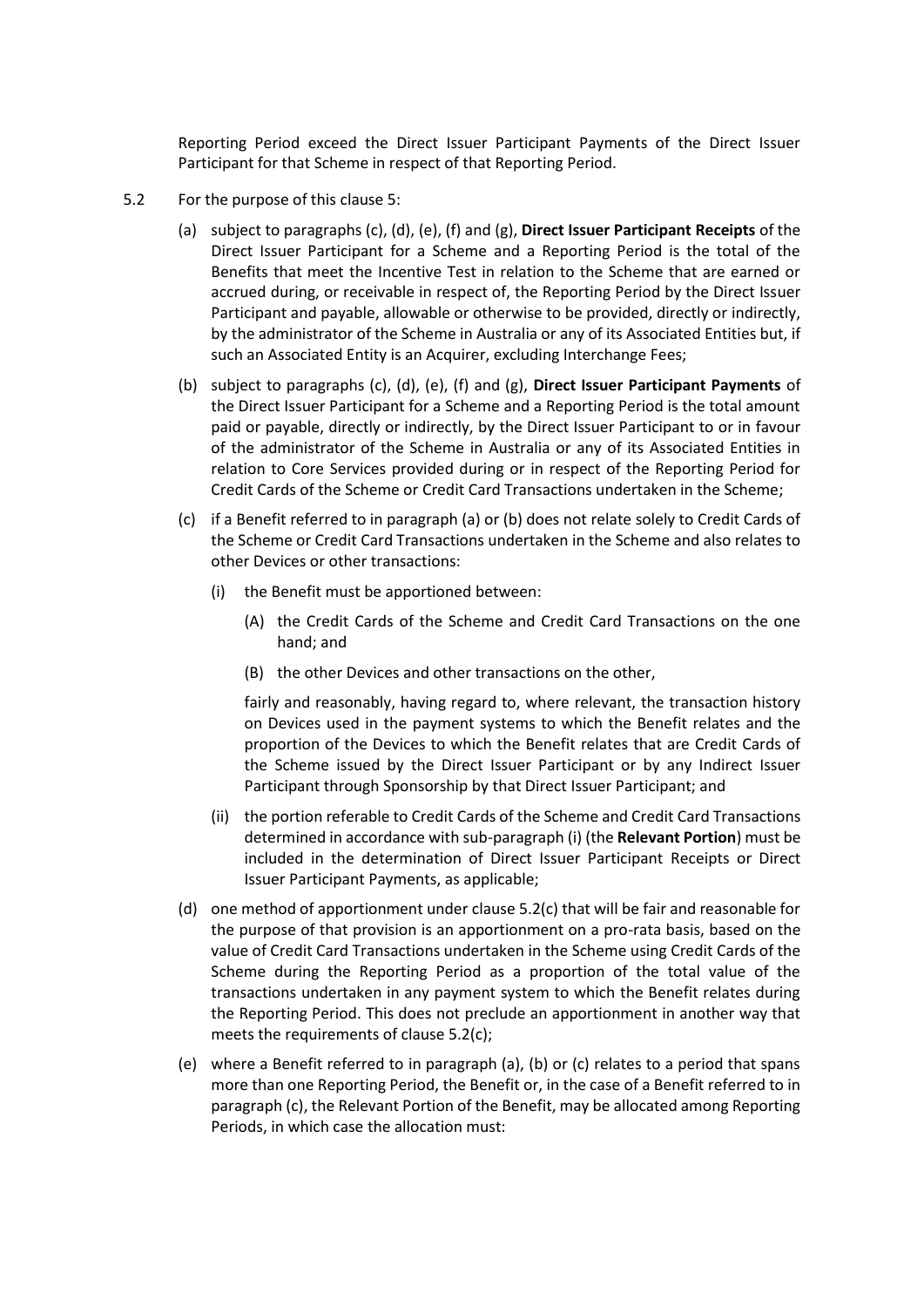- (i) be on a pro-rata basis based on the number of months in each relevant Reporting Period to which the Benefit relates if an allocation on that basis would fairly and reasonably align the Benefit to the activity to which the Benefit relates; or
- (ii) otherwise on some other basis that fairly and reasonably aligns the allocation of the Benefit to the activity to which the Benefit relates,

in each case provided that:

- (iii) no part of it is allocated to any Reporting Period the whole of which occurs before the term of the contract or arrangement under which the Benefit is payable, receivable or allowable has commenced;
- (iv) no part of it is allocated to any Reporting Period the whole of which occurs after the term of the contract or arrangement under which the Benefit is payable, receivable or allowable has ended; and
- (v) it may not be allocated among more than 10 consecutive Reporting Periods;
- (f) a Direct Issuer Participant who adopts a particular method permitted by clause 5.2 of this Standard of:
	- (i) determining whether and to what extent:
		- (A) Benefits are earned or accrued during, or are receivable in respect of, a Reporting Period for the purposes of paragraph 5.2(a); or
		- (B) Core Services are provided during or in respect of a Reporting Period for the purposes of paragraph 5.2(b); or
	- (ii) allocating or apportioning Benefits for the purpose of paragraph (c), (d) or (e),

must, unless the Reserve Bank of Australia otherwise agrees in writing, continue to use the same method consistently from one Reporting Period to the next; and

- (g) for the purpose of this clause 5, a Direct Issuer Participant must ensure that:
	- (i) a Benefit paid, allowed or otherwise provided, directly or indirectly, by the administrator of the Scheme in Australia or any of its Associated Entities that meets the Incentive Test is included as a Direct Issuer Participant Receipt in the calculation of Net Compensation in respect of a Reporting Period; and
	- (ii) an amount treated as a Direct Issuer Participant Payment in the calculation of Net Compensation in respect of a Reporting Period is not included as a Direct Issuer Participant Payment in the calculation of Net Compensation for any other Reporting Period.

### **6. Reporting and Transparency**

- 6.1 An administrator of a Scheme in Australia or a representative of the participants in the Scheme in Australia must publish on the Scheme's website:
	- (a) the Multilateral Interchange Fee rates or amounts (whichever is applicable) of the Scheme in Australia on the Scheme's website, including the rates or amounts for each Interchange Fee Category.; and
	- (b) the International Multilateral Interchange Fee rates or amounts (whichever is applicable) of the Scheme, including the rates or amounts for each International Interchange Fee Category.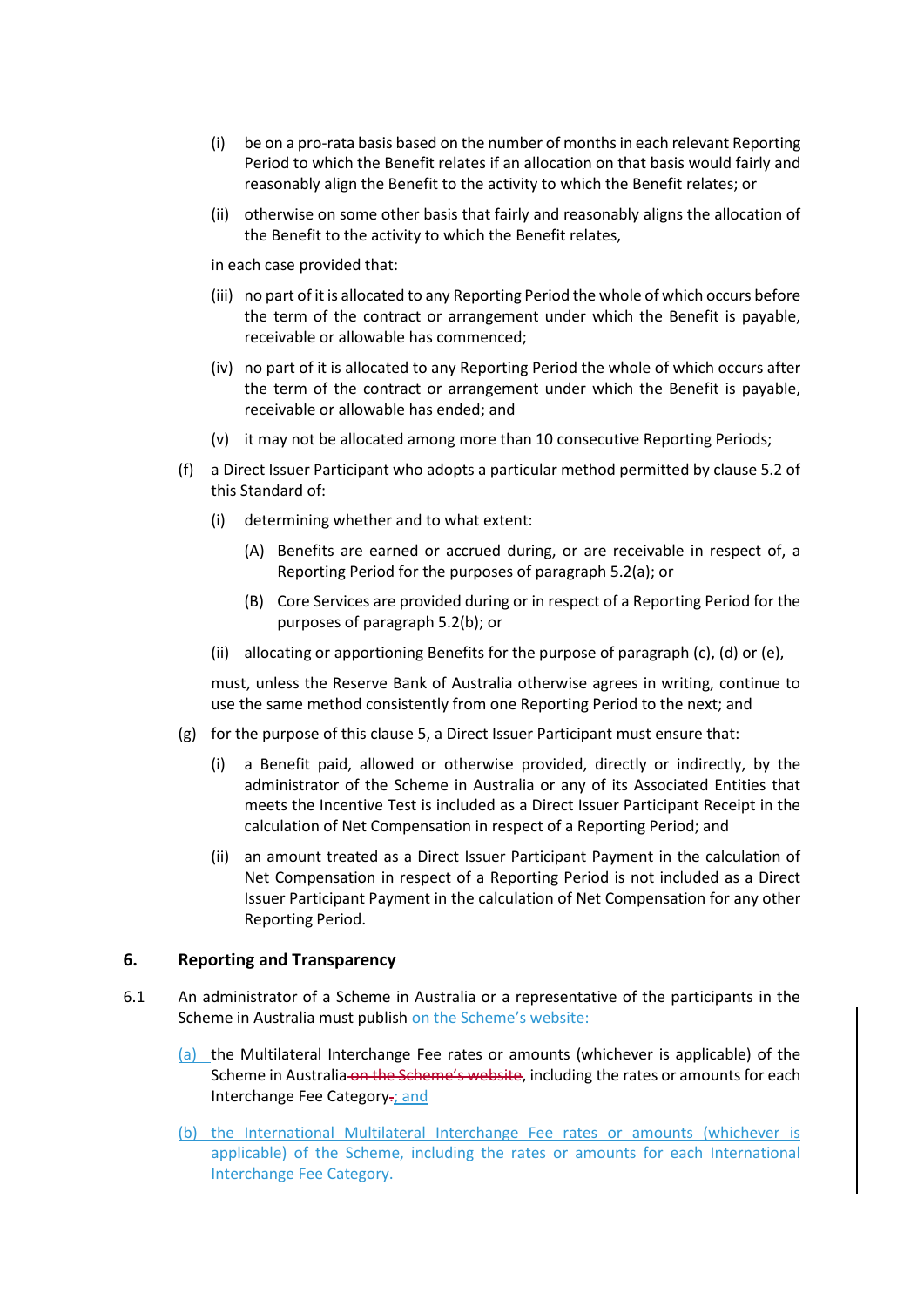#### 6.2 Each:

- (a) Acquirer; and
- (b) Issuer that is a Direct Issuer Participant,

that is a party to an agreement with one or more other participants in a Scheme to pay or receive Interchange Fees in relation to Credit Card Transactions in the Scheme that are not Multilateral Interchange Fees must report to the Reserve Bank of Australia by 31 July each year the range of Interchange Fee rates or amounts (whichever is applicable) it received or paid in respect of the most recent Reporting Period. The Reserve Bank of Australia may publish the reported range of these Interchange Fees for the Scheme on its website.

- 6.3 An administrator of a Scheme in Australia or a representative of the participants in the Scheme in Australia must on or before 31 July each year certify in writing to the Reserve Bank of Australia in respect of the most recent Reporting Period, that Interchange Fees of the Scheme in Australia were during that Reporting Period in compliance with this Standard.
- 6.4 EachSubject to clause 6.5, each of an administrator of a Scheme in Australia and each Direct Issuer Participant in the Scheme in Australia must on or before 31 July each year certify in writing to the Reserve Bank of Australia that it was, in respect of the most recent Reporting Period, in compliance with clause 5.
- 6.56.5 Where a Direct Issuer Participant in a Scheme is a New Issuer, each of the administrator of the Scheme in Australia and the New Issuer will be taken to have complied with its obligations under clause 5 and clause 6.4 in respect of the period prior to and including the Initial Reporting Period if it:
	- (a) complies with clause 5 as if each reference to 'Reporting Period' is read as a reference to the Initial Reporting Period; and
	- (b) certifies in writing to the Reserve Bank of Australia that it was, in respect of the Initial Reporting Period, in compliance with clause 5 read as specified in clause 6.5(a) and provides such certification on or before 31 July in the year that the Initial Reporting Period ends.
- 6.6 An administrator of a Scheme in Australia or a representative of the participants of the Scheme in Australia must, not later than 30 days after the end of each Quarter, certify in writing to the Reserve Bank of Australia each of the following for that Quarter for the Scheme:
	- (a) the total value of Credit Card Transactions undertaken in the Scheme in that Quarter;
	- (b) the number of Credit Card Transactions undertaken in the Scheme in that Quarter;
	- (c) the total value of all Interchange Fees (exclusive of goods and services tax) payable in respect of the Credit Card Transactions undertaken in the Scheme during that Quarter;
	- (d) the total value of Interchange Fees (exclusive of goods and services tax) payable in respect of Credit Card Transactions undertaken in the Scheme during the Quarter divided by the total value of the Credit Card Transactions undertaken in the Scheme during the Quarter; and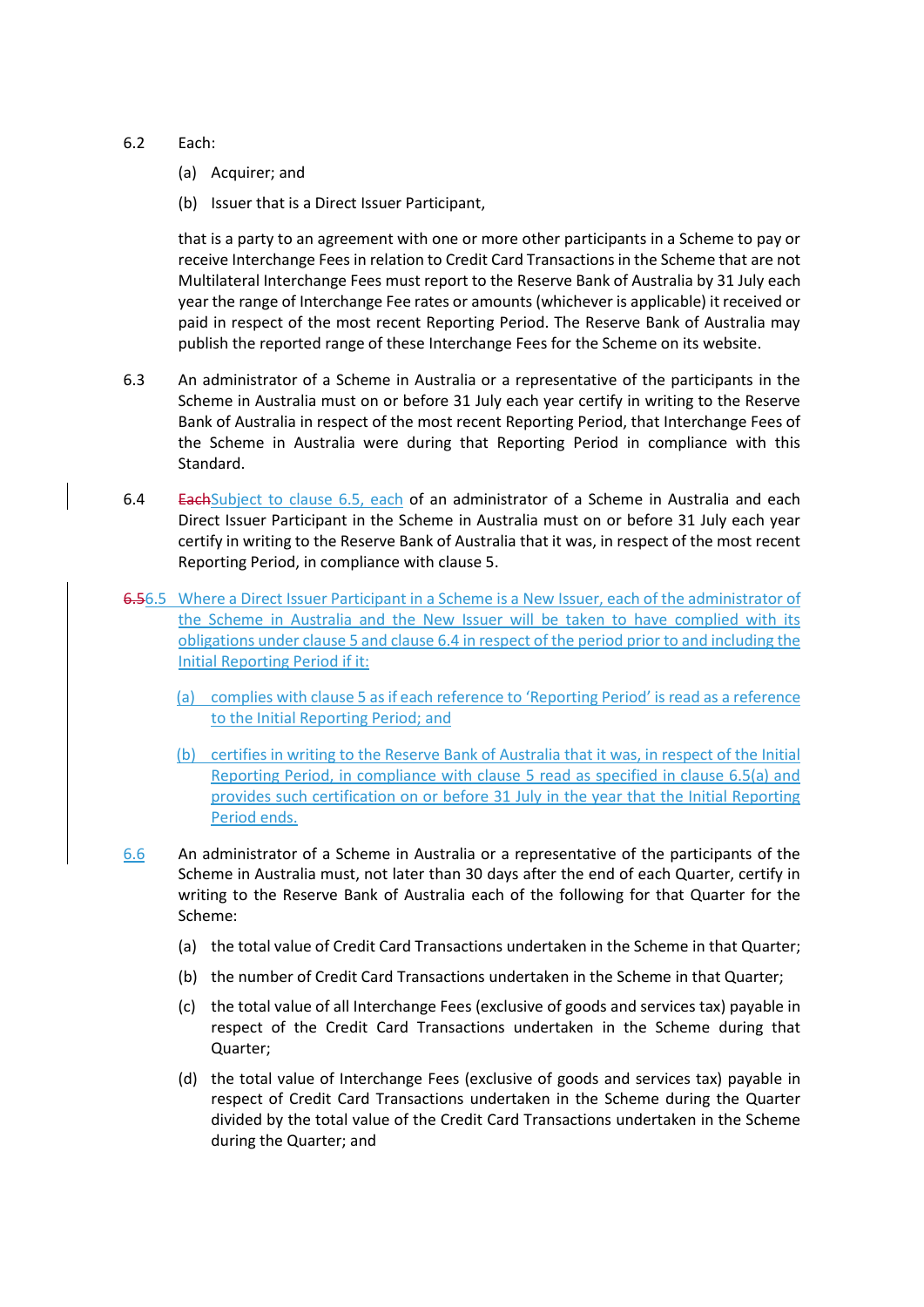- (e) each Interchange Fee Category that applied for some or all of the Quarter and, for each of those categories:
	- (i) the Interchange Fee rates or amounts (whichever is applicable) that applied during the Quarter (expressed as a percentage or an amount, not as a range); and
	- (ii) the total value of Interchange Fees (exclusive of goods and services tax) payable in respect of that Quarter that are referable to Credit Card Transactions undertaken in the Scheme in that Quarter in that category.

### <span id="page-10-0"></span>**7. Commencement and Implementation**

- <span id="page-10-1"></span>7.1 This Standard came into force on the Commencement Date, but certain provisions in it had a transitional application as set out in clause 7 of this Standard as at the Commencement Date.
- 7.2 This Standard as varied with effect from 1 July 2019 must be complied with for the Reporting Period ending on 30 June 2020 and all subsequent Reporting Periods. For the Reporting Period ending on 30 June 2019 a Direct Issuer Participant in a Scheme may elect to comply, in relation to that Scheme, with either:
	- (a) this Standard as in effect on 30 June 2019; or
	- (b) this Standard as amended with effect on 1 July 2019 as if this Standard so amended had been in effect from 1 July 2018,

and must notify its election of (a) or (b) (**Transitional Election**) to the administrator of the Scheme no later than 1 July 2019.

- 7.3 An administrator of a Scheme in Australia that receives a notification under clause 7.2 from a Direct Issuer Participant must provide its certification of its compliance under clause 6.4 as that compliance relates to that Direct Issuer Participant and the Reporting Period ending on 30 June 2019 on the same basis as that specified in the Transitional Election made by that Direct Issuer Participant.
- 7.4 If a Direct Issuer Participant in a Scheme does not give a Transitional Election in accordance with clause 7.2 then:
	- (a) it is taken to have elected to comply, in relation to that Scheme, with this Standard as in effect on 30 June 2019; and
	- (b) the administrator of the Scheme in Australia must provide its certification under clause 6.4 in relation to that Direct Issuer Participant and the Reporting Period ending on 30 June 2019 accordingly.
- 7.2 On and from 1 January 2022, each participant in a Scheme must comply with this Standard as varied with effect from that date.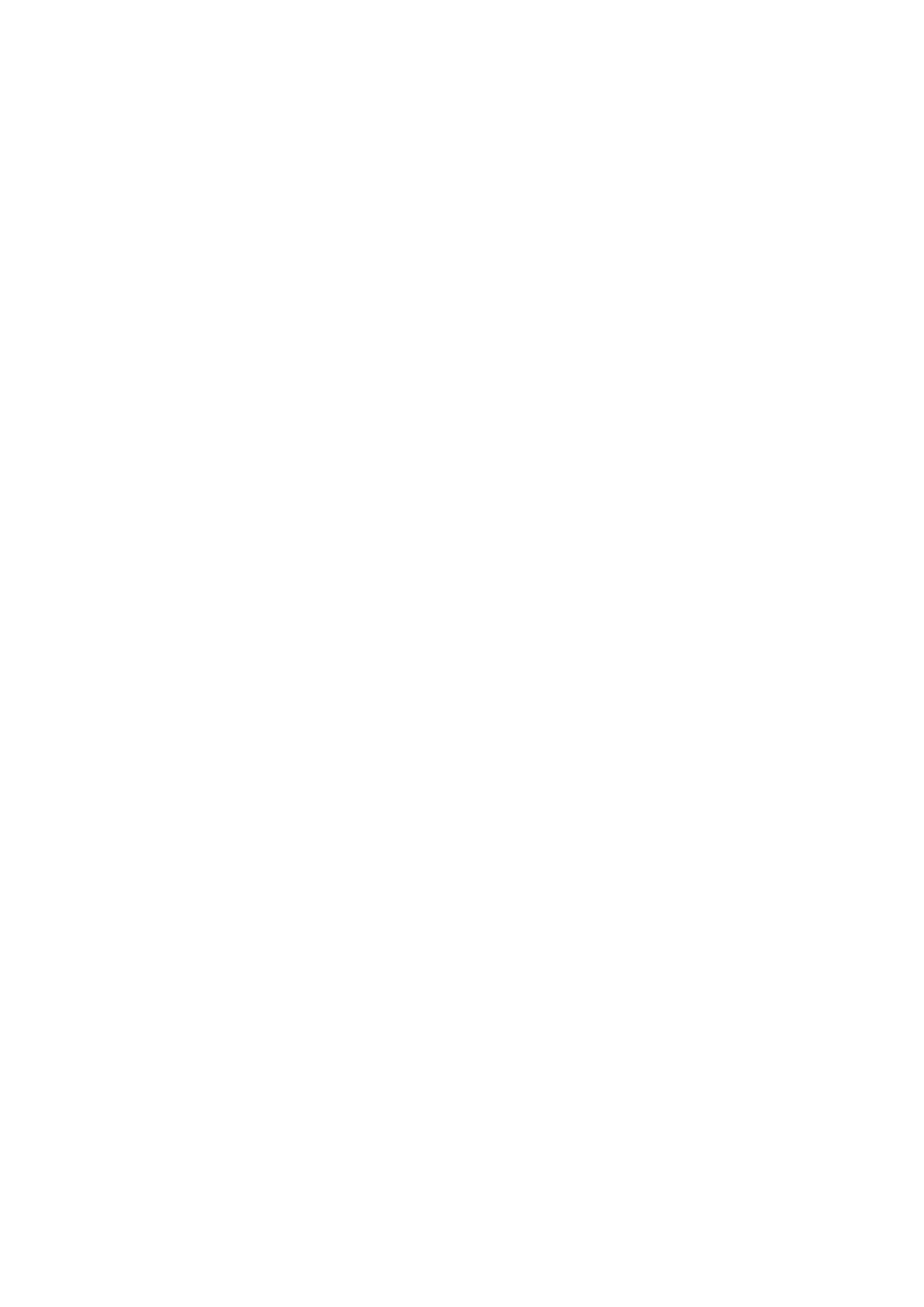# **STANDARD NO. 2 OF 2016**

# **THE SETTING OF INTERCHANGE FEES IN THE DESIGNATED DEBIT AND PREPAID CARD SCHEMES AND NET PAYMENTS TO ISSUERS**

#### **1. Objective**

*The objective of this Standard is to ensure that the setting of interchange fees and payments and other transfers of valuable consideration having an equivalent object or effect to interchange fees in each designated debit card scheme and prepaid card scheme is transparent and promotes:*

- *efficiency; and*
- *competition*

*in the Australian payments system.* 

#### **2. Application**

- 2.1 This Standard is determined under Section 18 of the *Payment Systems (Regulation) Act 1998* (the **Act**).
- 2.2 This Standard applies to each of the following, each of which is referred to in this Standard as a **Scheme**:
	- (a) the payment system operated within Australia known as Visa Debit, which was designated under the Act as a payment system on 23 February 2004 and which is referred to in this Standard as **Visa Debit**;
	- (b) the payment system operated within Australia known as Visa Prepaid, which was designated under the Act as a payment system on 15 October 2015 and which is referred to in this Standard as **Visa Prepaid**;
	- (c) the payment system operated within Australia known as Debit MasterCard, which was designated under the Act as a payment system on 15 October 2015 and which is referred to in this Standard as **Debit MasterCard**;
	- (d) the payment system operated within Australia known as MasterCard Prepaid, which was designated under the Act as a payment system on 15 October 2015 and which is referred to in this Standard as **MasterCard Prepaid**;
	- (e) the debit card payment system operated within Australia known as the EFTPOS payment system, which was designated under the Act as a payment system on 12 June 2012 and which is referred to in this standard as the **EFTPOS System**; and
	- (f) the prepaid card payment system operated within Australia under the EFTPOS Scheme Rules, which was designated under the Act as a payment system on 15 October 2015 and which is referred to in this standard as **EFTPOS Prepaid**.
- 2.3 In this Standard:

**Above Benchmark Reference Period** has the meaning given to it in clause 4.2;

**Acquired** includes accepted;

**Acquirer** means a participant in a Scheme in Australia that: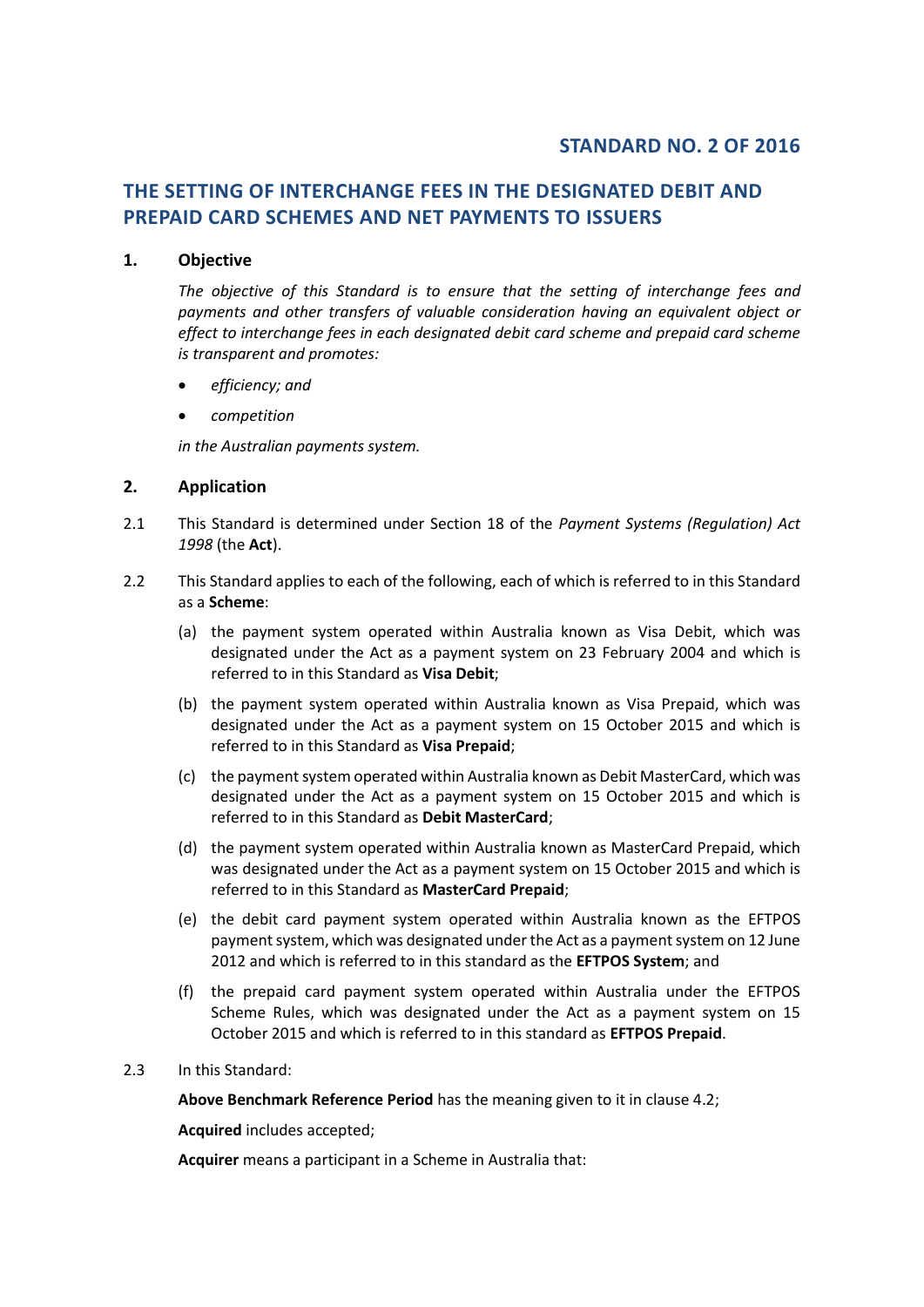- (a) provides services, directly or indirectly, to a Merchant to allow that Merchant to accept a Card of that Scheme*;* or
- (b) is a Merchant that accepts, or is a Related Body Corporate of a Merchant that accepts, a Card of that Scheme and bears risk as principal in relation to the payment obligations of the Issuer of that Card in relation to that acceptance;

**Associated Entity** has the meaning given by Section 50AAA of the *Corporations Act 2001;*

**Benefit** means:

- (a) a payment, receipt, rebate, refund or allowance;
- (b) in relation to any Property or service received or receivable by a Direct Issuer Participant:
	- (i) where there is a Regular Price for that Property or service, any discount or deduction from that price;
	- (ii) where there is not a Regular Price for that Property or service, an amount by which the Fair Value of the Property or service exceeds the payment or other similar financial consideration made or given for it by the Direct Issuer Participant; and
- (c) a benefit (however named or described) of a similar nature to, or having the same effect as, a benefit of the kind specified in (a) or (b) above;

**Card Account** means, in relation to a Card of a Scheme, the account that is debited when that Device is used to purchase goods or services;

**Card of a Scheme** or **Card of that Scheme** means a Debit Card of a Scheme or a Prepaid Card of a Scheme;

**Card of a Scheme Pair** means a Card of a Scheme that is part of a Scheme Pair;

**Card Transaction** means a Debit Card Transaction or a Prepaid Card Transaction;

**Commencement Date** means 1 July 2017;

**Core Service** means, in relation to a Scheme, a service provided by the administrator of the Scheme in Australia or any of its Associated Entities that meets the requirements in the following paragraphs (a), (b) and (c):

- (a) the service is used by a participant in the Scheme in Australia in relation to Devices of the Scheme that can be used to make payments for goods or services by-:
	- (i) accessing a deposit account held at an authorised deposit-taking institution or a bank or other financial institution $\vec{r}$  or
	- (ii) using a store of value that has been prepaid or pre-funded,

or in relation to transactions initiated using those Devices; and

- (b) without the service it would not be possible for a Direct Issuer Participant to be an Issuer or for another entity to be an Issuer through Sponsorship by a Direct Issuer Participant of the Scheme; and
- (c) the service (however named or described) relates to one or more of the following (each a Core Function) and only to one or more Core Functions:
	- (i) the licensing of the Scheme's brands and other intellectual property owned by, or licensed to, the administrator of the Scheme in Australia or any of its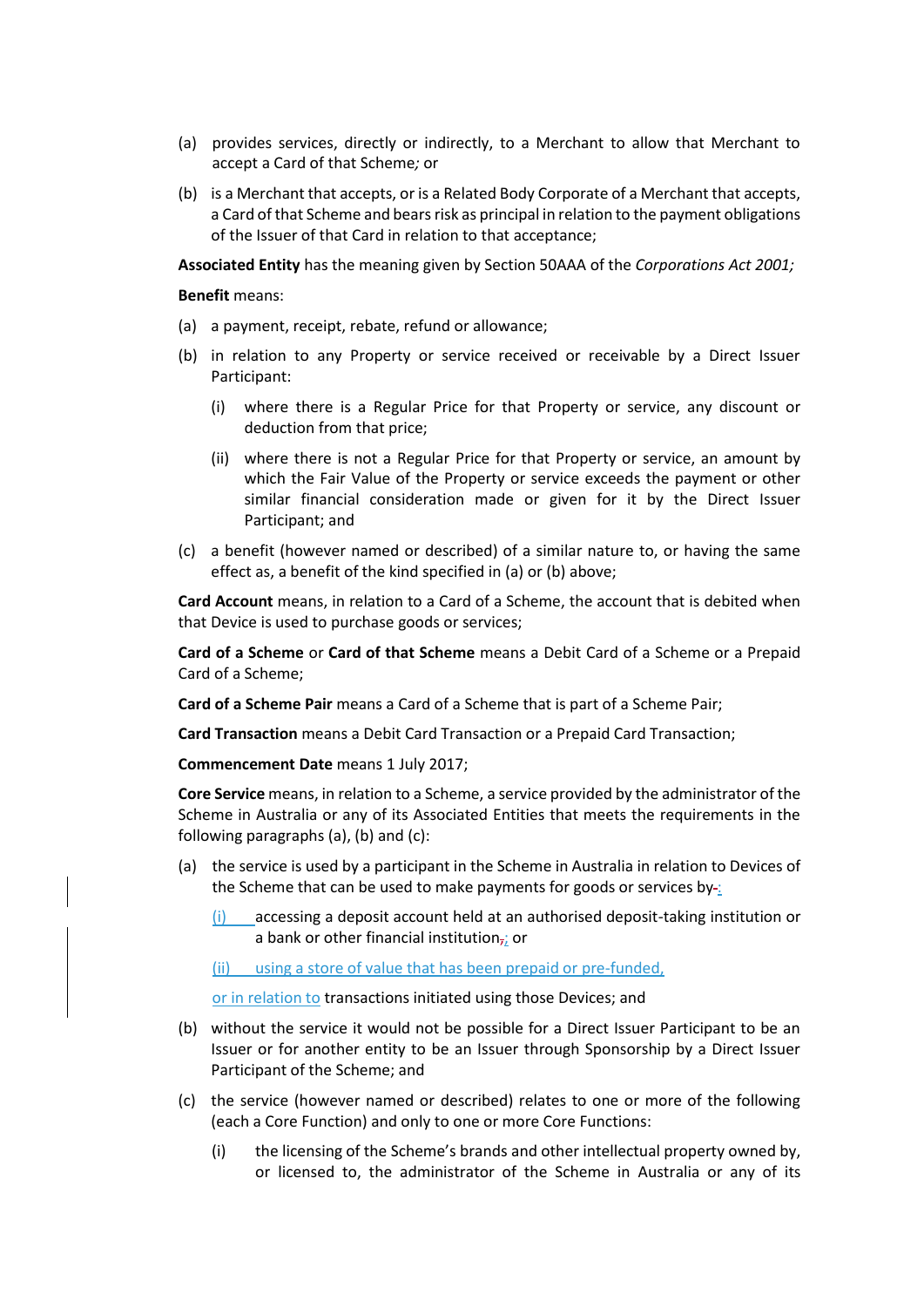Associated Entities, a licence (or sub-licence) of which is required in order to be a participant in the Scheme;

- (ii) connection to, and/or maintenance of a connection to, the systems to which it is necessary to connect in order to be a participant in the Scheme;
- (iii) transaction processing (including processing of charge-back transactions);
- (iv) clearing and settlement (including clearing and settlement of charge-back transactions);
- (v) authentication;
- (vi) authorisation;
- (vii) stand-in processing, clearing and settlement;
- (viii) fraud prevention; and
- (ix) handling, investigating and settling disputes, and requests or claims for chargebacks, raised by holders of Devices.

A service will relate only to one or more Core Functions for the purpose of this paragraph (c) even if it involves or includes incidental services necessary to support one or more Core Functions;

**Credit Card Scheme** means each payment system referred to as a 'Scheme' under *Standard No. 1 of 2016 The Setting of Interchange Fees in the Designated Credit Card Schemes and Net Payments to Issuers*;

**Debit Card of a Scheme** or **Debit Card of that Scheme** means, in relation to a Scheme, a Device issued by a participant in the Scheme in Australia under the Rules of the Scheme that can be used to make payments for goods or services by accessing a deposit account held at an authorised deposit-taking institution or a bank or other financial institution;

#### **Debit Card Scheme** means Visa Debit, Debit MasterCard or the EFTPOS System;

**Debit Card Transaction** means, in relation to a Scheme, a transaction in that Scheme between a holder of a Debit Card of that Scheme and a Merchant involving the purchase of goods or services (whether or not it also involves the obtaining of cash) using a Debit Card of that Scheme that is Acquired by an Acquirer (but does not include any transaction to reverse such a transaction or provide a credit or make a chargeback in relation to such a transaction);

**Device** means any card, plate or other payment code or device, including a code or device where no physical card or other embodiment is issued and a code or device used or to be used for only one transaction;

**Direct Issuer Participant** means, in relation to a Scheme, a participant in that Scheme in Australia as an Issuer, or as a Sponsor for one or more Issuers, that is not an Indirect Issuer Participant in that Scheme in Australia. Without limitation, for:

- (a) Debit MasterCard and MasterCard Prepaid this means any Principal Customer or Association Customer, each as defined in the Rules of the Scheme, in its capacity as Issuer or as Sponsor for one or more Issuers;
- (b) VISA Debit and Visa Prepaid this means any Principal-Type Member as defined in the Rules of the Scheme in its capacity as Issuer or as Sponsor for one or more Issuers; or
- (c) EFTPOS System and EFTPOS Prepaid this means: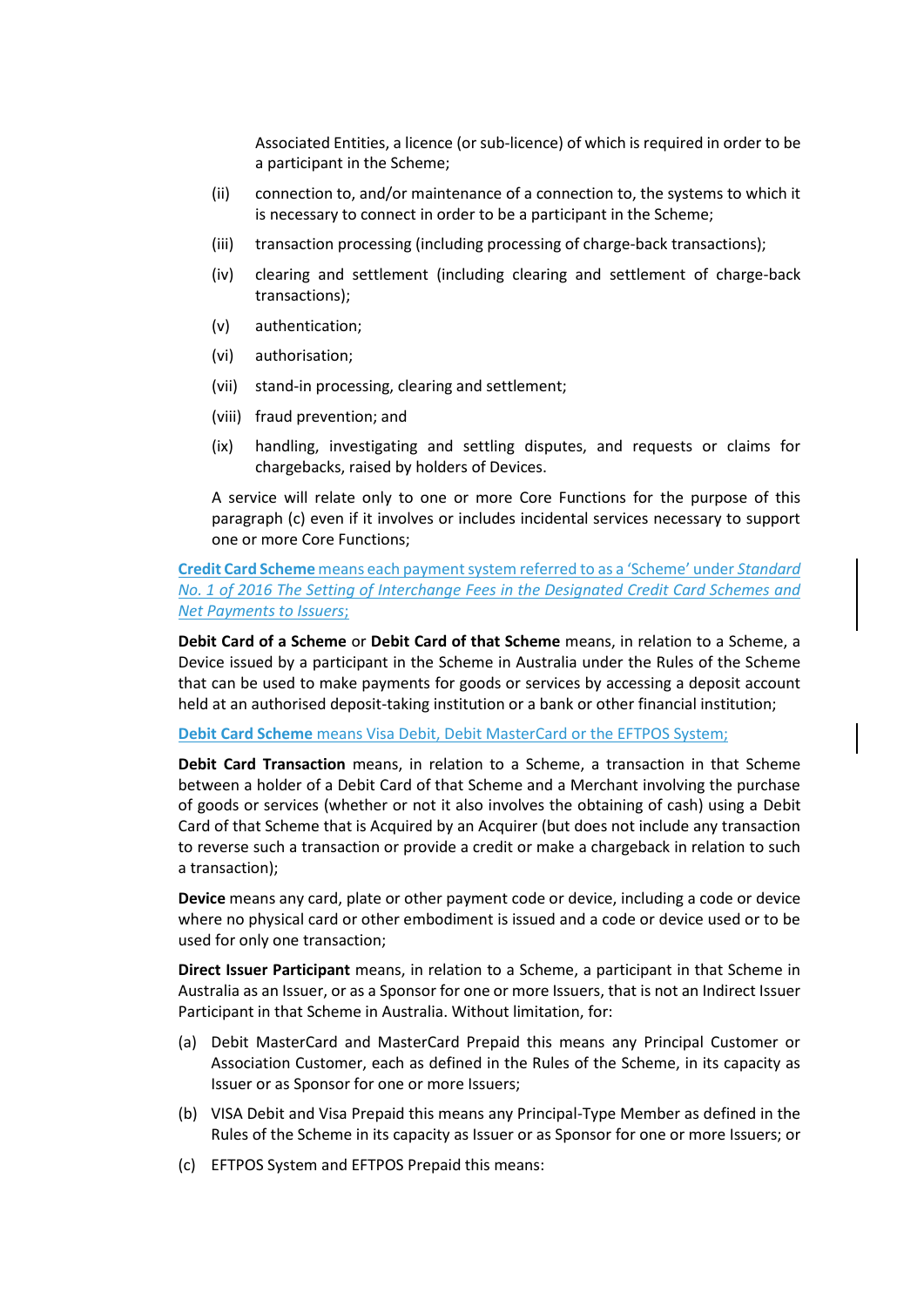- (i) any eftpos Issuer that is not an Indirect Settler; or
- (ii) any Settlement Agent,

with each of those expressions having the meaning given in the Rules of the Scheme;

**Direct Issuer Participant Payments** has the meaning given to it in clause 5.2;

**Direct Issuer Participant Receipts** has the meaning given to it in clause 5.2;

**Dual-Network Debit Card or DNDC** means a Debit Card of a Scheme (the 'First Scheme') that incorporates the functionality necessary to enable a transaction between the holder of the Device and a Merchant to be processed through:

(a) the payment network of the First Scheme; or

(b) the payment network of one or more of:

(i) the other Debit Card Schemes; and

(ii) any other payment system under which the holder of a Device may, using that Device, initiate or effect a transaction to make payments for goods or services by accessing a deposit account held at an authorised deposit-taking institution or a bank or other financial institution (whether or not the transaction also involves the obtaining of cash) provided that other payment system is not administered by the administrator of the First Scheme or any Associated Entity of the administrator of the First Scheme;

**EFTPOS Scheme Rules** are the rules promulgated under the constitution of EFTPOS Payments Australia Limited (ABN 37 136 180 366) and any schedule, document, specification or rule published by EFTPOS Payments Australia Limited pursuant to those rules;

**Fair Value** means, in relation to any Property or service:

- (a) subject to paragraph (b), the amount that would be paid to acquire the Property or service in an orderly transaction between independent, unrelated and well informed parties at the earlier of:
	- (i) the date the Property or service was first provided; and
	- (ii) the date the Property or service was committed to be provided,

to the Direct Issuer Participant; but

- (b) if at any subsequent time the amount that would be paid to acquire the Property or service in an orderly transaction between independent, unrelated and well informed parties (**Revised Value**) is materially different from the amount determined in accordance with paragraph (a) (or, if any adjustment is made in accordance with this paragraph (b), the most recent such adjustment), the Fair Value may be adjusted to that Revised Value provided:
	- (i) use of that Revised Value as Fair Value is fair and reasonable and consistent with the objective of this Standard; and
	- (ii) the Fair Value may be adjusted to a Revised Value no more than once in a Reporting Period;

**Incentive Test**: a Benefit meets the **Incentive Test** in relation to a Scheme Pair if it is given for a purpose of, or has or will likely have the effect of, any one or more of the following: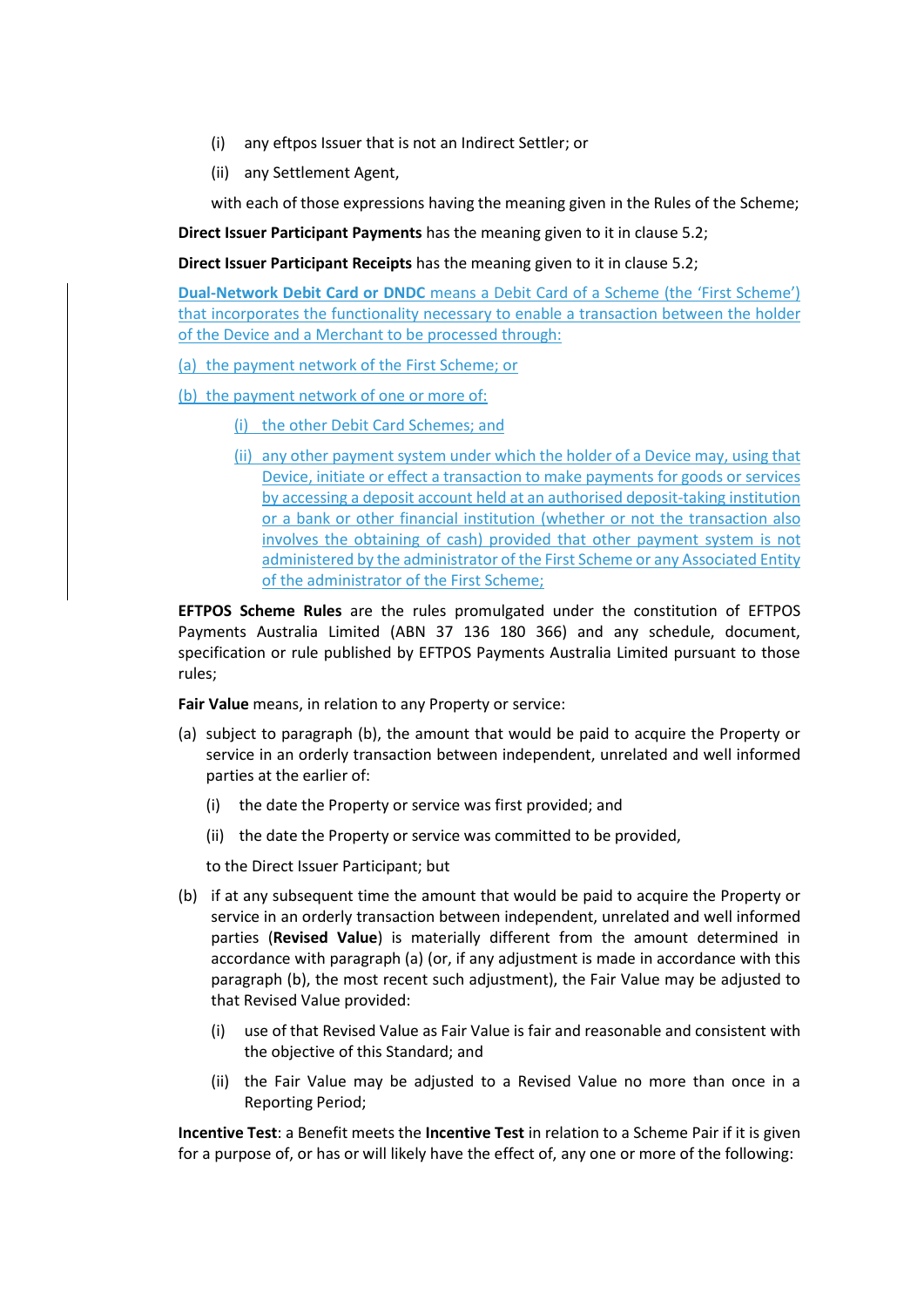- (a) incentivising the entry into of a contract relating to the issue of Cards of any Scheme in the Scheme Pair;
- (b) promoting or incentivising the issuance or use of Cards of any Scheme in the Scheme Pair; or
- (c) providing or funding incentives to holders of Cards of any Scheme in the Scheme Pair to use those cards.

Benefits that meet the Incentive Test in relation to a Scheme Pair include lump-sum, volume based and transaction-specific Benefits such as:

- (i) incentives to market Cards of any Scheme in the Scheme Pair; and
- (ii) any of the following earned, accrued or receivable by a Direct Issuer Participant for agreeing to issue Cards of any Scheme in the Scheme Pair or for Card Transactions undertaken in any Scheme in the Scheme Pair meeting or exceeding a specific transaction volume, percentage share or dollar amount of transactions processed:
	- (A) a rebate on any fees or other costs or charges, whether for a Core Service or for any other product or service;
	- (B) a discount from the Regular Price of any Property or service, whether the Property or service is related to Cards of any Scheme in the Scheme Pair or not;

**Indirect Issuer Participant** means, in relation to a Scheme, a participant in that Scheme in Australia as an Issuer that participates in the Scheme in Australia as Issuer through the Sponsorship of another participant in that Scheme. Without limitation, for:

- (a) Debit MasterCard and MasterCard Prepaid this means any Affiliate Customer as defined in the Rules of the Scheme in its capacity as Issuer; or
- (b) VISA Debit and Visa Prepaid this means any Participant-Type Member or Associate-Type Member, each as defined in the Rules of the Scheme, in its capacity as Issuer; or
- (c) EFTPOS System and EFTPOS Prepaid this means any eftpos Issuer that is an Indirect Settler, with each of those expressions having the meaning given in the Rules of the Scheme;

**Initial Reporting Period** means, in relation to a New Issuer, the period commencing on the first date on which any Direct Issuer Participant Payments or Direct Issuer Participant Receipts were paid, became payable, were earned or accrued, or became receivable by or to the New Issuer (as applicable) and ending on the last day of the first full Reporting Period following Public Launch by that New Issuer;

**Interchange Fee Category** has the meaning given to it in clause 4.1(b);

**Interchange Fees** means in relation to a Scheme, wholesale fees, known as interchange fees, which are payable between an Issuer and an Acquirer, directly or indirectly, in relation to Card Transactions in the Scheme but excluding any such fees to the extent that they are referable only to the obtaining of cash by the Card holder;

**International Card Transaction** means, in relation to a Scheme, a transaction in that Scheme that:

- (a) is between a holder of a Device issued by an International Issuer and a merchant in Australia;
- (b) involves the purchase of goods or services (whether or not it also involves the obtaining of cash); and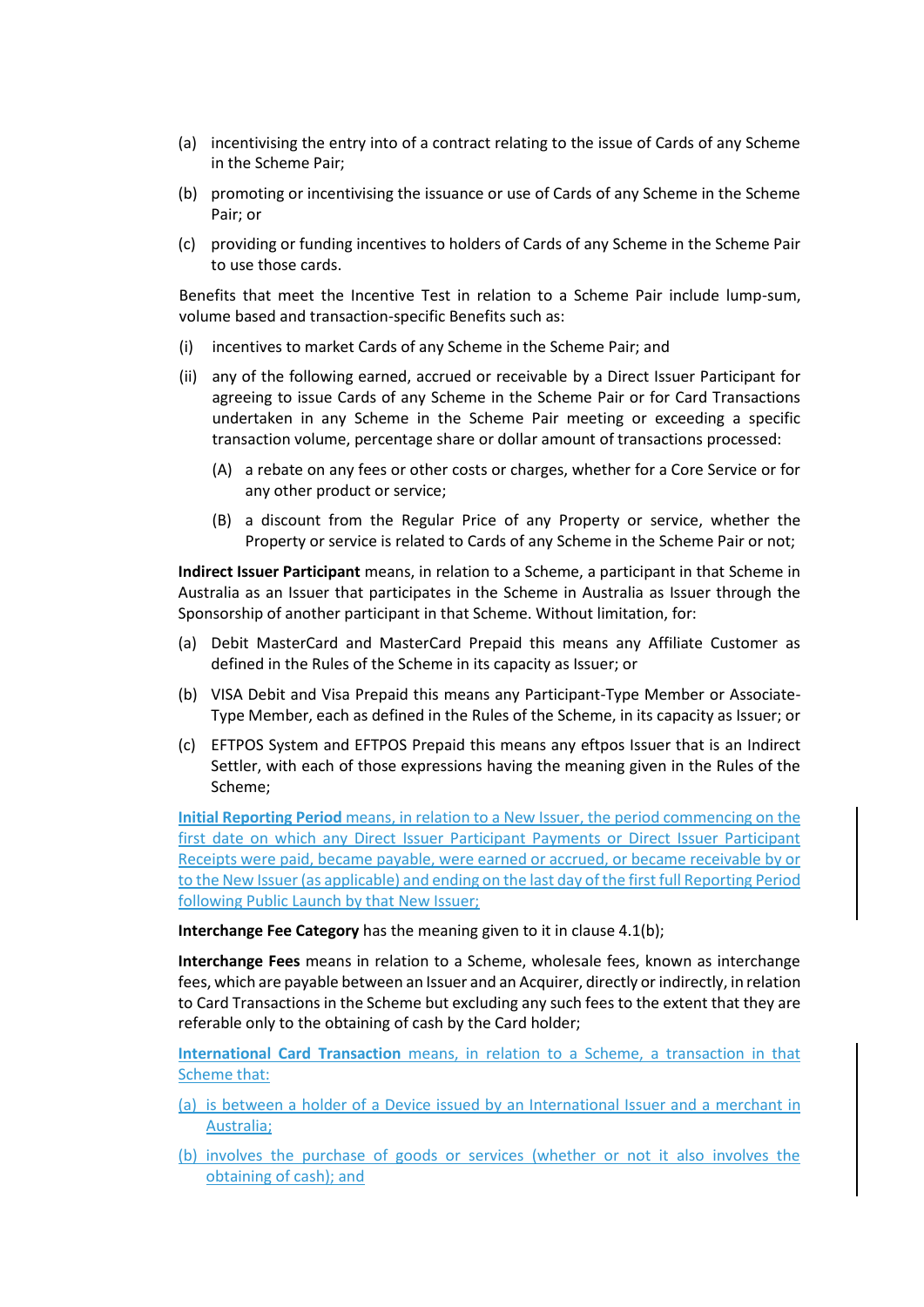(c) is Acquired by an Acquirer,

but does not include any transaction to reverse such a transaction or provide a credit or make a chargeback in relation to such a transaction;

**International Interchange Fees** means, in relation to a Scheme, wholesale fees, known as interchange fees, which are payable between an International Issuer and an Acquirer, directly or indirectly, in relation to International Card Transactions in the Scheme but excluding any such fees to the extent that they are referable only to the obtaining of cash by the Device holder;

**International Interchange Fee Category** means a category of International Card Transactions in relation to which a particular International Interchange Fee applies, which may be:

(a) determined by reference to the nature of the holder or type of the Device, the identity or nature of the merchant, the means of effecting the transaction, the security or authentication that applies or any other matters; or

(b) a residual category covering transactions not in any other category;

**International Issuer** means a participant in a Scheme that has a contractual relationship with its customers under which it issues Devices of the Scheme to those customers or their nominees but that is not an Issuer;

**International Multilateral Interchange Fee** means, in relation to a Scheme, an International Interchange Fee that is determined by an administrator of the Scheme or any of its Associated Entities and applies regardless of the identity of the Acquirer or International Issuer paying or receiving the International Interchange Fee;

**Issuer** means a participant in a Scheme in Australia that has a contractual relationship with its customers under which it issues Debit Cards of a Scheme or Prepaid Cards of a Scheme (as the case may be) to those customers or their nominees;

**Merchant** means, in relation to a Scheme, a merchant in Australia that accepts a Card of that Scheme for payment for goods or services;

**Multilateral Interchange Fee** means, in relation to a Scheme, an Interchange Fee that is determined by an administrator of the Scheme and applies regardless of the identity of the Acquirer or Issuer paying or receiving the Interchange Fee;

**Net Compensation** has the meaning given to it in clause 5.1;

**New Issuer** means a Direct Issuer Participant in a Scheme that has not, before commencing the issue of any Cards of that Scheme, issued in Australia any Devices of any other Scheme or any Credit Card Scheme;

**Public Launch** in relation to a New Issuer, occurs when the New Issuer begins offering to issue Cards of a Scheme to its intended customer base and will not be taken to have occurred when a New Issuer has only issued Cards of that Scheme to its staff or a select group of its customers or other persons as part of a trial or test phase;

**Prepaid Card of a Scheme** or **Prepaid Card of that Scheme** means, in relation to a Scheme, a Device issued by a participant in the Scheme in Australia under the Rules of the Scheme that can be used to make payments for goods or services using a store of value that has been prepaid or pre-funded and is accessible to make payments for goods or services only through the use of that, or a linked or related, Device;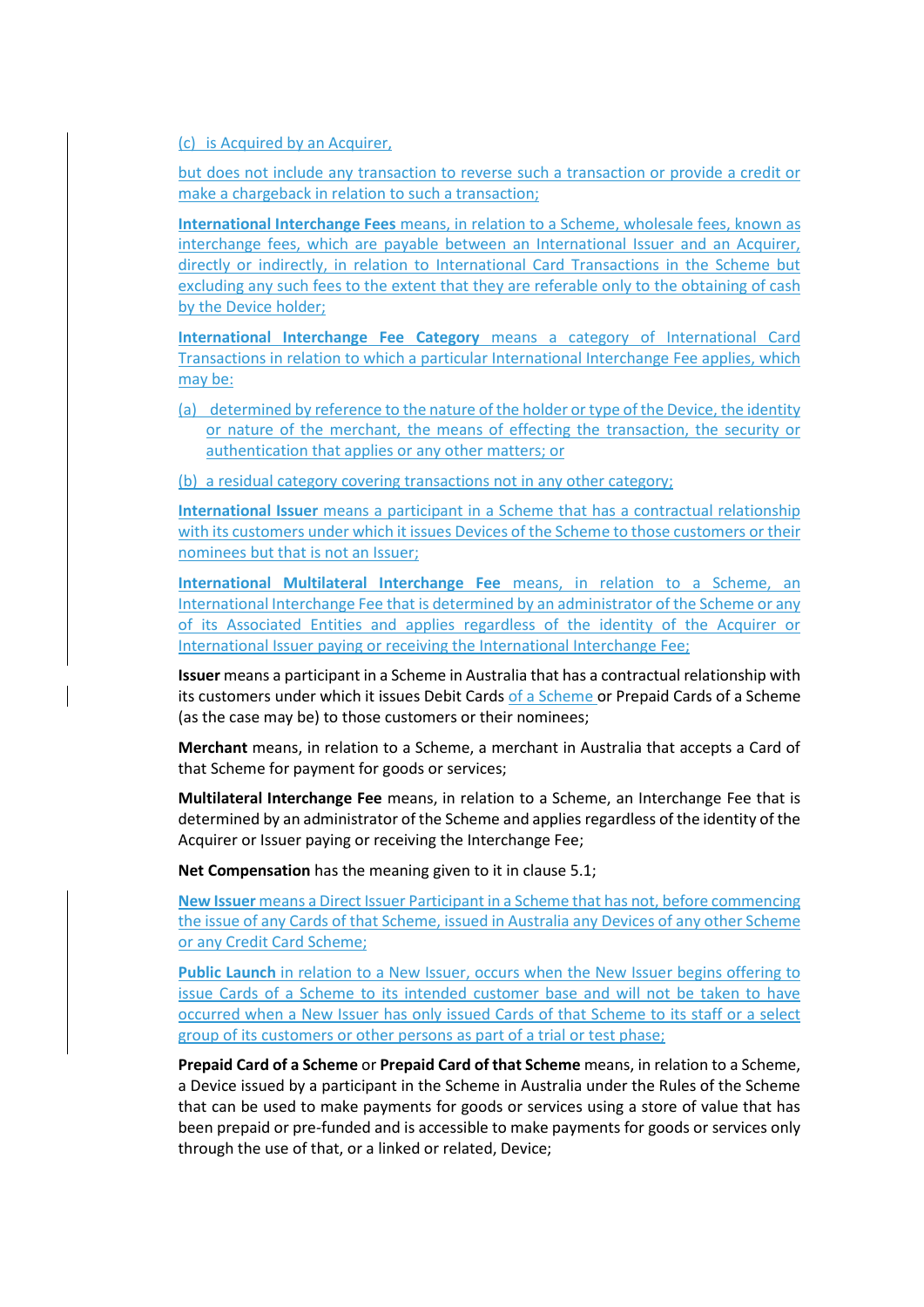**Prepaid Card Transaction** means, in relation to a Scheme, a transaction in that Scheme between a holder of a Prepaid Card of that Scheme and a Merchant involving the purchase of goods or services (whether or not it also involves the obtaining of cash) using a Prepaid Card of that Scheme that is Acquired by an Acquirer (but does not include any transaction to reverse such a transaction or provide a credit or make a chargeback in relation to such a transaction);

**Property** means any property including any good and any proprietary right or interest;

**Quarter** means a 3 month period ending on 30 June, 30 September, 31 December or 31 March;

**Reference Period** means a 12 month period ending on the last day of a Quarter;

**Regular Price** means, in relation to Property or a service, a supplier and a Direct Issuer Participant at any time, the price at which the supplier is regularly supplying Property or services of the same description to entities of a class, group or type that includes the Direct Issuer Participant at that time;

**Related Body Corporate** has the meaning given in the *Corporations Act 2001*;

**Relevant Portion** has the meaning given to it in clause 5.2;

**Reporting Period** means a 12 month period ending 30 June;

**Rules of a Scheme** or **Rules of the Scheme** means the constitution, rules, by-laws, procedures and instruments of the relevant Scheme as applied in Australia, and any other arrangement relating to the Scheme by which participants in that Scheme in Australia are, or consider themselves to be, bound;

**Scheme Benchmark** is 8.0 cents;

**Scheme Pair** means:

- (a) VISA Debit and VISA Prepaid;
- (b) Debit MasterCard and MasterCard Prepaid; or
- (c) EFTPOS System and EFTPOS Prepaid;

**Scheme Pair Transaction** has the meaning given in clause 5.1;

#### **Sponsor** means:

- (a) in relation to a Scheme which is VISA Debit, VISA Prepaid, Debit MasterCard or MasterCard Prepaid, a participant in the Scheme in Australia who has accepted responsibility in whole or in part for, or to act as agent for, another entity under and in accordance with the Rules of the Scheme so that the other entity may participate in the Scheme; and
- (b) in relation to a Scheme which is EFTPOS System or EFTPOS Prepaid, a participant in the Scheme in Australia who has accepted responsibility to carry out settlement (the process of exchanging value to discharge payment obligations between Issuers and Acquirers), directly or indirectly, on behalf of one or more other entities,

and **Sponsorship** has a corresponding meaning;

**SNDC Transaction** means a Debit Card Transaction that is not effected using a DNDC;

**include** or **including** or **such as** when introducing an example do not limit the meaning of the words to which the example relates to that example or examples of a similar kind; and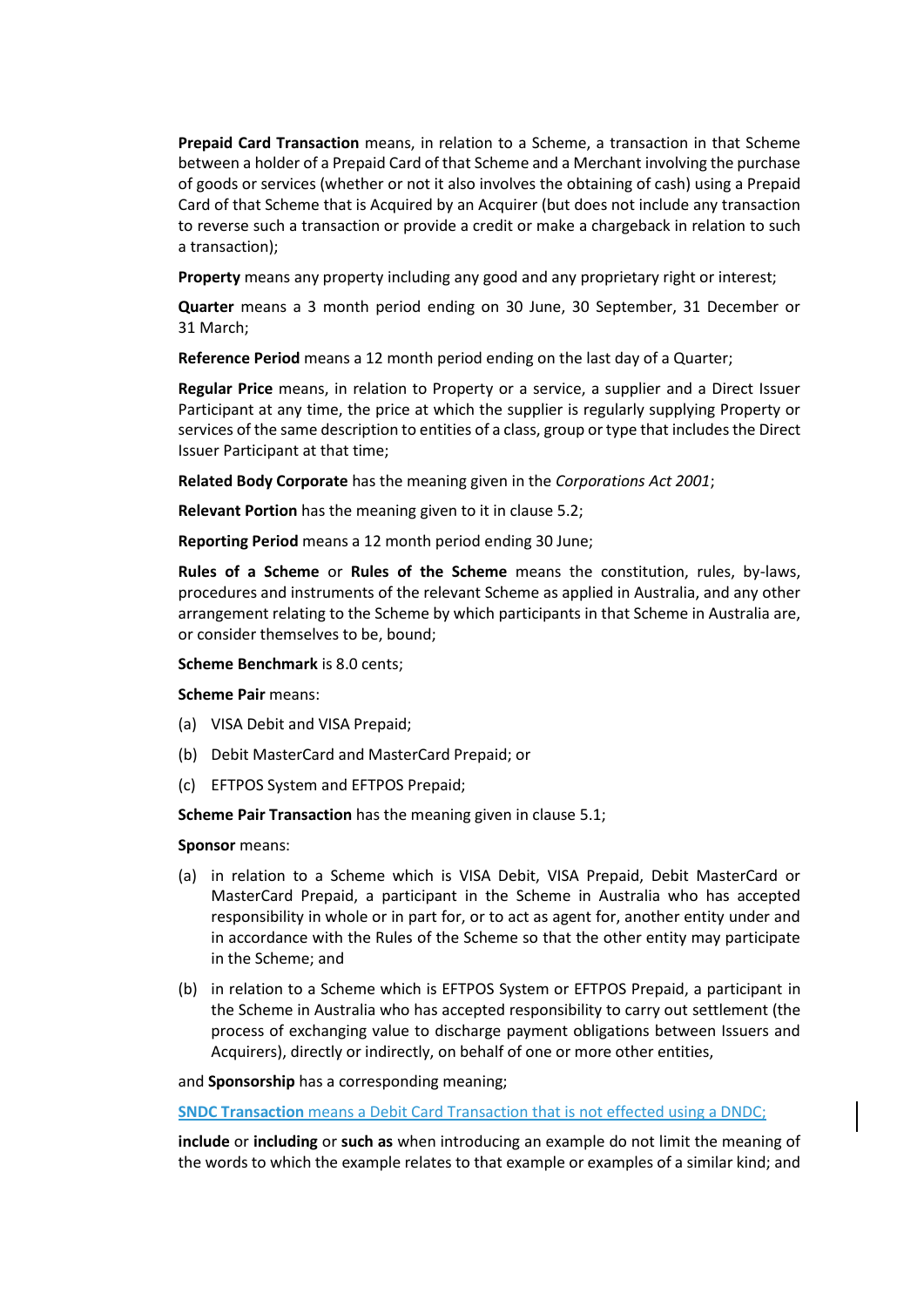terms defined in the Act have the same meaning in this Standard.

- 2.4 For the purposes of this Standard:
	- (a) a provision of a plan, arrangement or agreement shall be deemed to have a particular purpose if the provision was included in the plan, arrangement or agreement by a party or parties for purposes that include that purpose and that purpose was a substantial purpose; and
	- (b) conduct including the payment or receipt of a fee or the giving of a benefit or other valuable consideration shall be deemed to have been made for a particular purpose if the person undertaking the conduct, payment or receipt did so for purposes that include that purpose and that purpose was a substantial purpose.
- 2.5 Each participant in a Scheme must do all things necessary on its part to ensure compliance with this Standard.
- 2.6 If any part of this Standard is invalid, this Standard is ineffective only to the extent of such part without invalidating the remaining parts of this Standard.
- 2.7 This Standard is to be interpreted:
	- (a) in accordance with its objective; and
	- (b) by looking beyond form to substance.
- 2.8 For the purposes of this Standard, an Interchange Fee paid from an Acquirer to an Issuer is to be expressed as a positive number and an Interchange Fee paid from an Issuer to an Acquirer is to be expressed as a negative number.
- 2.9 On the Commencement Date this Standard replaces each of the following Standards:
	- (a) *The Setting of Interchange Fees in the Visa Debit Payment System*; and
	- (b) *Interchange Fees in the EFTPOS System*.

Neither the registration nor the terms of this Standard affect those standards before the Commencement Date.

### **3. Anti-Avoidance**

A participant in a Scheme must not, either alone or together with one or more other persons, enter into, begin to carry out or carry out a plan or arrangement or otherwise be knowingly involved in a plan or arrangement if it would be concluded that the person did so for a purpose of avoiding the application of this Standard, and the plan or arrangement or part of the plan or arrangement has achieved or would but for this provision have achieved or could reasonably be considered to have achieved that purpose.

### **4. Interchange Fees**

- 4.1 (a) An Interchange Fee (exclusive of goods and services tax) in relation to a Card Transaction must:
	- (i) where the Interchange Fee is a fixed amount per transaction, not exceed 1510.0 cents; or
	- (ii) where the Interchange Fee is calculated by reference to the value or amount of the transaction, not exceed 0.200 per cent of that amount or value.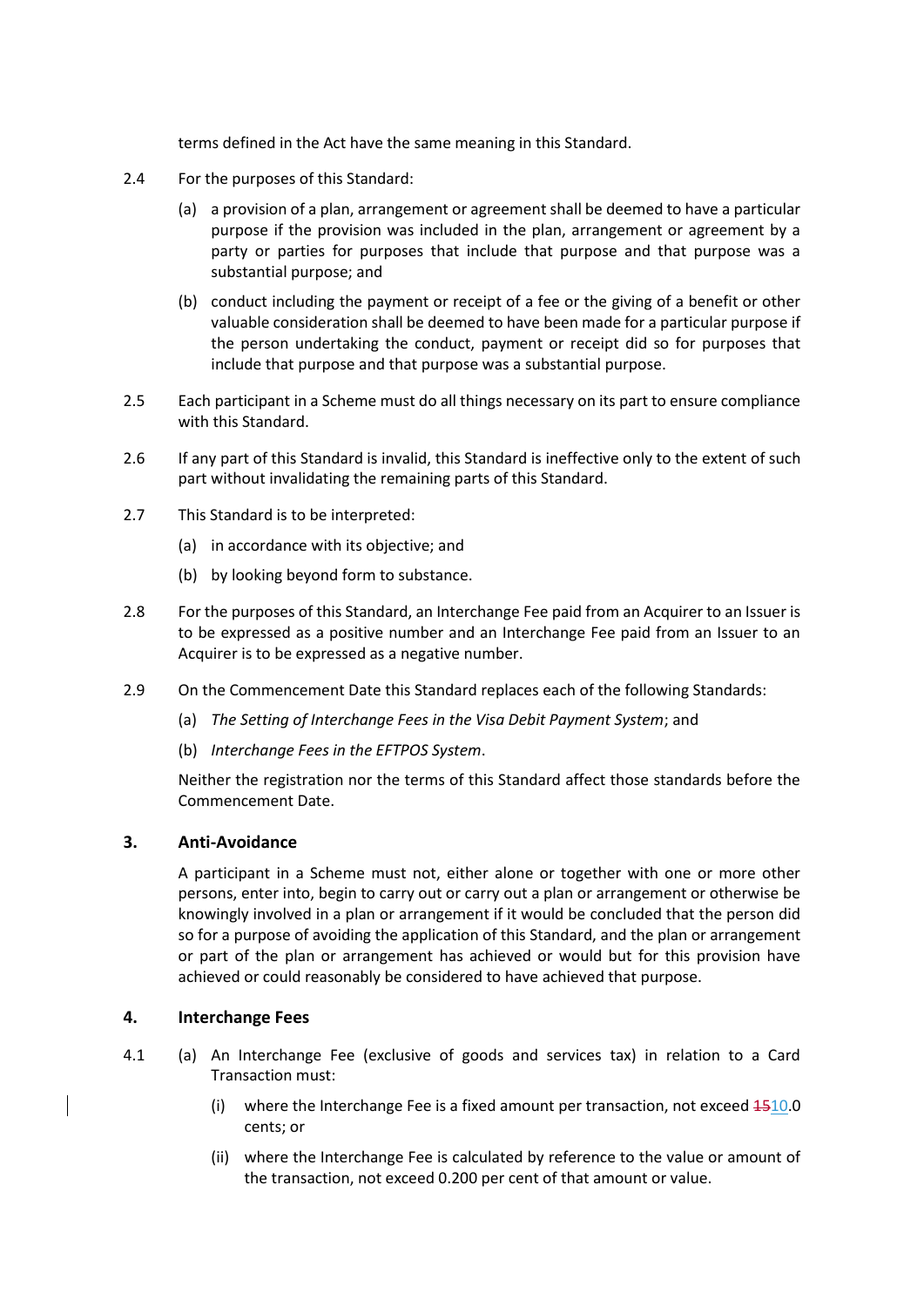- (b) If an Interchange Fee applies in relation to a category of Card Transactions (whether that category is determined by reference to the nature of the holder, or type of the Card of the Scheme, the identity or nature of the Merchant, the means of effecting the transaction, the security or authentication that applies or any other matter, or is a residual category covering transactions not in any other category) (**Interchange Fee Category**), that Interchange Fee must be:
	- (i) a percentage of the value of the Card Transaction to which it relates; or
	- (ii) a fixed amount,

applying to all Card Transactions in the category, and cannot be expressed as a range of rates or amounts.

4.2 If:

### $(a)(a)$  in relation to a Scheme:

- (i) the total value of Interchange Fees (exclusive of goods and services tax) payable in relation to Card Transactions undertaken in athe Scheme during a Reference Period divided by the number of those Card Transactions exceeds the Scheme Benchmark; and
- $(b)$ ii) for the Scheme Pair of which the Scheme referred to in sub-paragraph (a)(i) forms part, the total value of Interchange Fees (exclusive of goods and services tax) payable in relation to Card Transactions undertaken in each of the Schemes in the Scheme Pair during the Reference Period divided by the number of those Card Transactions exceeds the Scheme Benchmark; or
- (b) in relation to a Debit Card Scheme, the total value of Interchange Fees (exclusive of goods and services tax) payable in relation to SNDC Transactions undertaken in the Scheme during a Reference Period divided by the number of those SNDC Transactions exceeds the Scheme Benchmark,

that Reference Period will be an **Above Benchmark Reference Period** for that Scheme and the participants in the Scheme referred to in paragraph (a) or (b) above (as applicable) and the participants in that Scheme must take all necessary steps to vary the rates or amounts of Interchange Fees applicable under that Scheme, with effect no later than 2 months and 1 day after the end of the Above Benchmark Reference Period, to rates or amounts such that, had those varied rates or amounts applied under the Scheme during the Above Benchmark Reference Period, that Reference Period would not have been an Above Benchmark Reference Period for that Scheme unless:, in relation to a Scheme referred to in paragraph (a) above:

- (c) prior to the end of that period of 2 months and 1 day, a variation to the rates or amounts of Interchange Fees applicable under the other Scheme in the Scheme Pair takes effect; and
- (d) the varied Interchange Fees referred to in paragraph (c) are such that, had they applied under that other Scheme during the Above Benchmark Reference Period, the Reference Period would not have been an Above Benchmark Reference Period.
- 4.3 If at any time any Interchange Fee applicable under a Scheme is introduced or removed, or the rate or amount of any Interchange Fee under a Scheme is varied, the Interchange Fees applicable under that Scheme following that change must be such that, had they applied for the whole of the most recent Reference Period prior to the date of the change,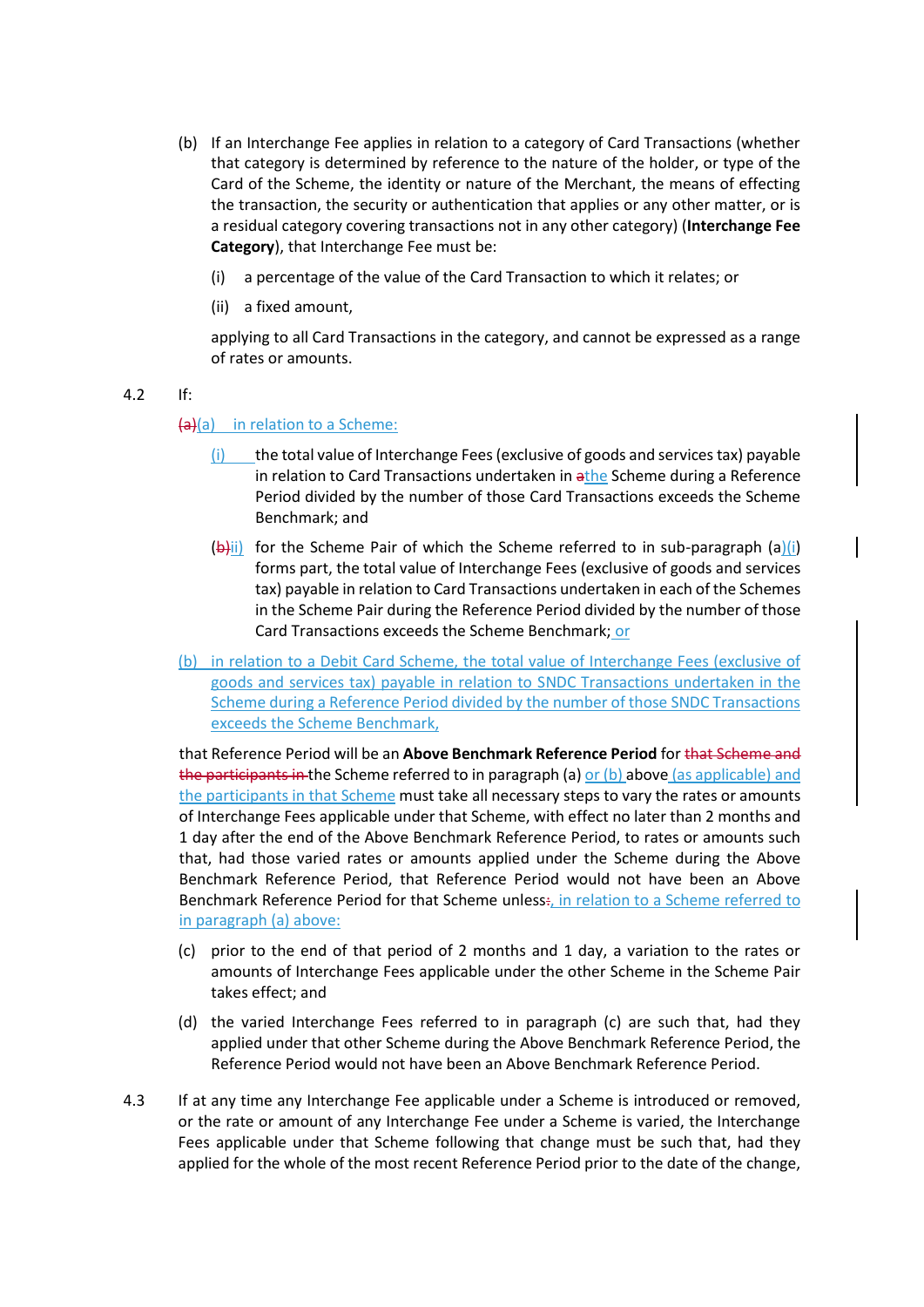that Reference Period would not have been an Above Benchmark Reference Period. Nothing in this clause 4.3 limits clause 4.2.

### **5. Net Payments to Direct Issuer Participants**

- 5.1 No Subject to clause 6.5, no Direct Issuer Participant in a Scheme may receive, directly or indirectly, Net Compensation in relation to Card Transactions undertaken in any of the Schemes in the Scheme Pair of which that Scheme forms part (**Scheme Pair Transactions**). **Net Compensation** is received by a Direct Issuer Participant if the Direct Issuer Participant Receipts of the Direct Issuer Participant for that Scheme Pair in respect of a Reporting Period exceed the Direct Issuer Participant Payments of the Direct Issuer Participant for that Scheme Pair in respect of that Reporting Period.
- 5.2 For the purpose of this clause 5:
	- (a) subject to paragraphs (c), (d), (e), (f) and (g), **Direct Issuer Participant Receipts** of the Direct Issuer Participant for a Scheme Pair and a Reporting Period is the total of the Benefits that meet the Incentive Test in relation to that Scheme Pair that are earned or accrued during, or receivable in respect of, the Reporting Period by the Direct Issuer Participant and payable, allowable or otherwise to be provided, directly or indirectly, by the administrator in Australia of any Scheme in the Scheme Pair or any of the Associated Entities of any administrator in Australia of any Scheme in the Scheme Pair but, if such an Associated Entity is an Acquirer, excluding Interchange Fees;
	- (b) subject to paragraphs (c), (d), (e), (f) and (g), **Direct Issuer Participant Payments** of the Direct Issuer Participant for a Scheme Pair and a Reporting Period is the total amount paid or payable, directly or indirectly, by the Direct Issuer Participant to or in favour of the administrator in Australia of any Scheme in the Scheme Pair or any of the Associated Entities of any administrator in Australia of any Scheme in the Scheme Pair in relation to Core Services provided during or in respect of the Reporting Period for any of the Cards of the Schemes in the Scheme Pair or Scheme Pair Transactions.
	- (c) if a Benefit referred to in paragraph (a) or (b) does not relate solely to Cards of any Scheme in the Scheme Pair or Scheme Pair Transactions and also relates to other Devices or other transactions:
		- (i) the Benefit must be apportioned between:
			- (A) the Cards of any Scheme in the Scheme Pair and Scheme Pair Transactions on the one hand; and
			- (B) the other Devices and other transactions on the other,

fairly and reasonably, having regard to, where relevant, the transaction history on Devices used in the payment systems to which the Benefit relates and the proportion of the Devices to which the Benefit relates that are Cards of a Scheme in the Scheme Pair issued by the Direct Issuer Participant or by any Indirect Issuer Participant through Sponsorship by that Direct Issuer Participant; and

- (ii) the portion referable to Cards of any Scheme in the Scheme Pair and Scheme Pair Transactions determined in accordance with sub-paragraph (i) (the **Relevant Portion**) must be included in the determination of Direct Issuer Participant Receipts or Direct Issuer Participant Payments, as applicable;
- (d) one method of apportionment under clause  $5.2(c)$  that will be fair and reasonable for the purpose of that provision is an apportionment on a pro-rata basis, based on the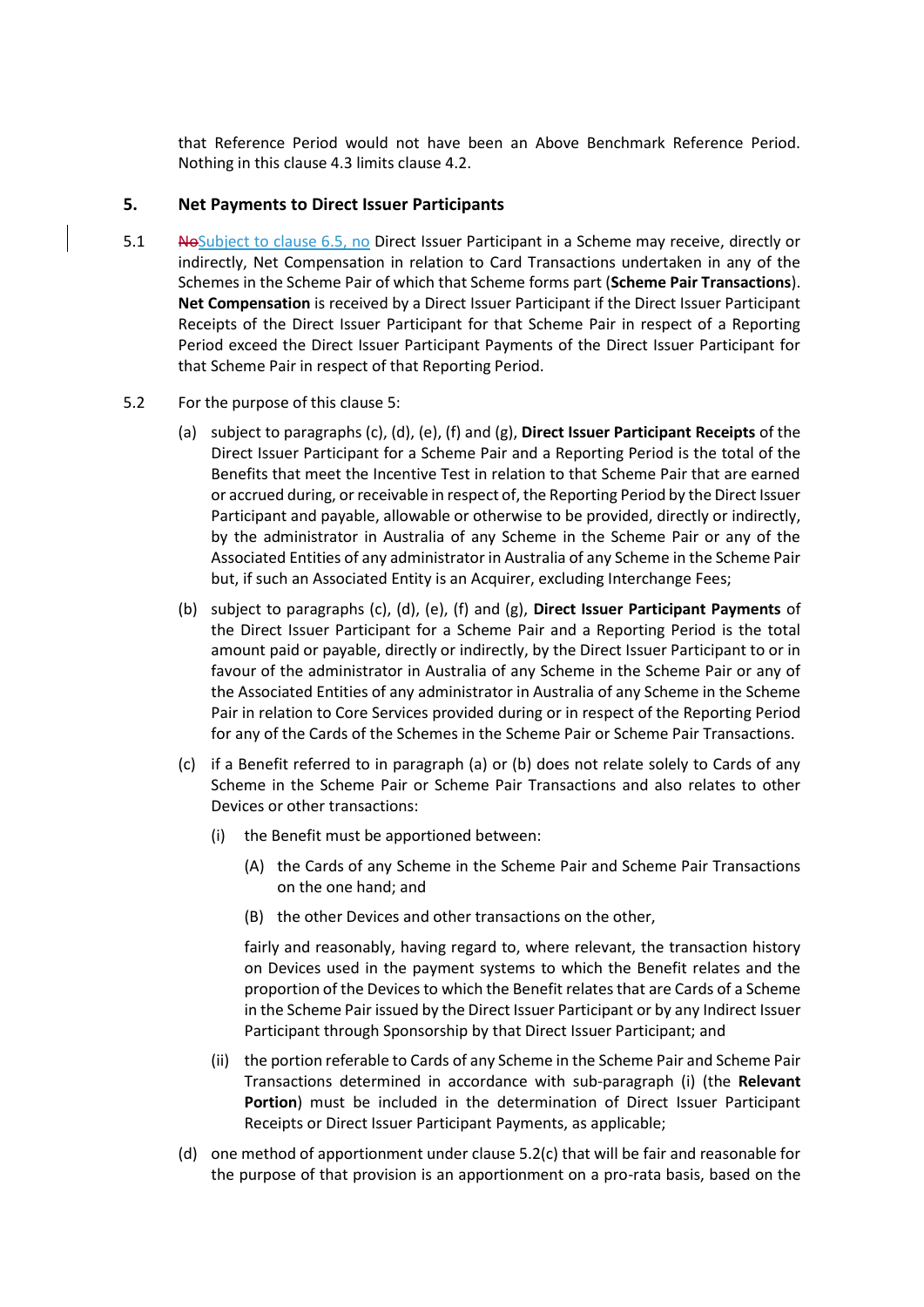value of Scheme Pair Transactions using Cards of any Scheme in the relevant Scheme Pair during the Reporting Period as a proportion of the total value of the transactions undertaken in any payment system to which the Benefit relates during the Reporting Period. This does not preclude an apportionment in another way that meets the requirements of clause 5.2(c);

- (e) where a Benefit referred to in paragraph (a), (b) or (c) relates to a period that spans more than one Reporting Period, the Benefit or, in the case of a Benefit referred to in paragraph (c), the Relevant Portion of the Benefit, may be allocated among Reporting Periods, in which case the allocation must:
	- (i) be on a pro-rata basis based on the number of months in each relevant Reporting Period to which the Benefit relates if an allocation on that basis would fairly and reasonably align the Benefit to the activity to which the Benefit relates; or
	- (ii) otherwise on some other basis that fairly and reasonably aligns the allocation of the Benefit to the activity to which the Benefit relates,

in each case provided that:

- (iii) no part of it is allocated to any Reporting Period the whole of which occurs before the term of the contract or arrangement under which the Benefit is payable, receivable or allowable has commenced;
- (iv) no part of it is allocated to any Reporting Period the whole of which occurs after the term of the contract or arrangement under which the Benefit is payable, receivable or allowable has ended; and
- (v) it may not be allocated among more than 10 consecutive Reporting Periods;
- (f) a Direct Issuer Participant who adopts a particular method permitted by clause 5.2 of this Standard of:
	- (i) determining whether and to what extent:
		- (A) Benefits are earned or accrued during, or are receivable in respect of, a Reporting Period for the purposes of paragraph 5.2(a); or
		- (B) Core Services are provided during or in respect of a Reporting Period for the purposes of paragraph 5.2(b); or
	- (ii) allocating or apportioning Benefits for the purpose of paragraph (c), (d) or (e),

must, unless the Reserve Bank of Australia otherwise agrees in writing, continue to use the same method consistently from one Reporting Period to the next; and

- (g) for the purpose of this clause 5, a Direct Issuer Participant must ensure that:
	- (i) a Benefit paid, allowed or otherwise provided, directly or indirectly, by the administrator of a Scheme in Australia or any of its Associated Entities that meets the Incentive Test in relation to the Scheme Pair of which that Scheme is part is included as a Direct Issuer Participant Receipt in the calculation of Net Compensation in respect of a Reporting Period; and
	- (ii) an amount treated as a Direct Issuer Participant Payment in the calculation of Net Compensation in respect of a Reporting Period is not included as a Direct Issuer Participant Payment in the calculation of Net Compensation for any other Reporting Period.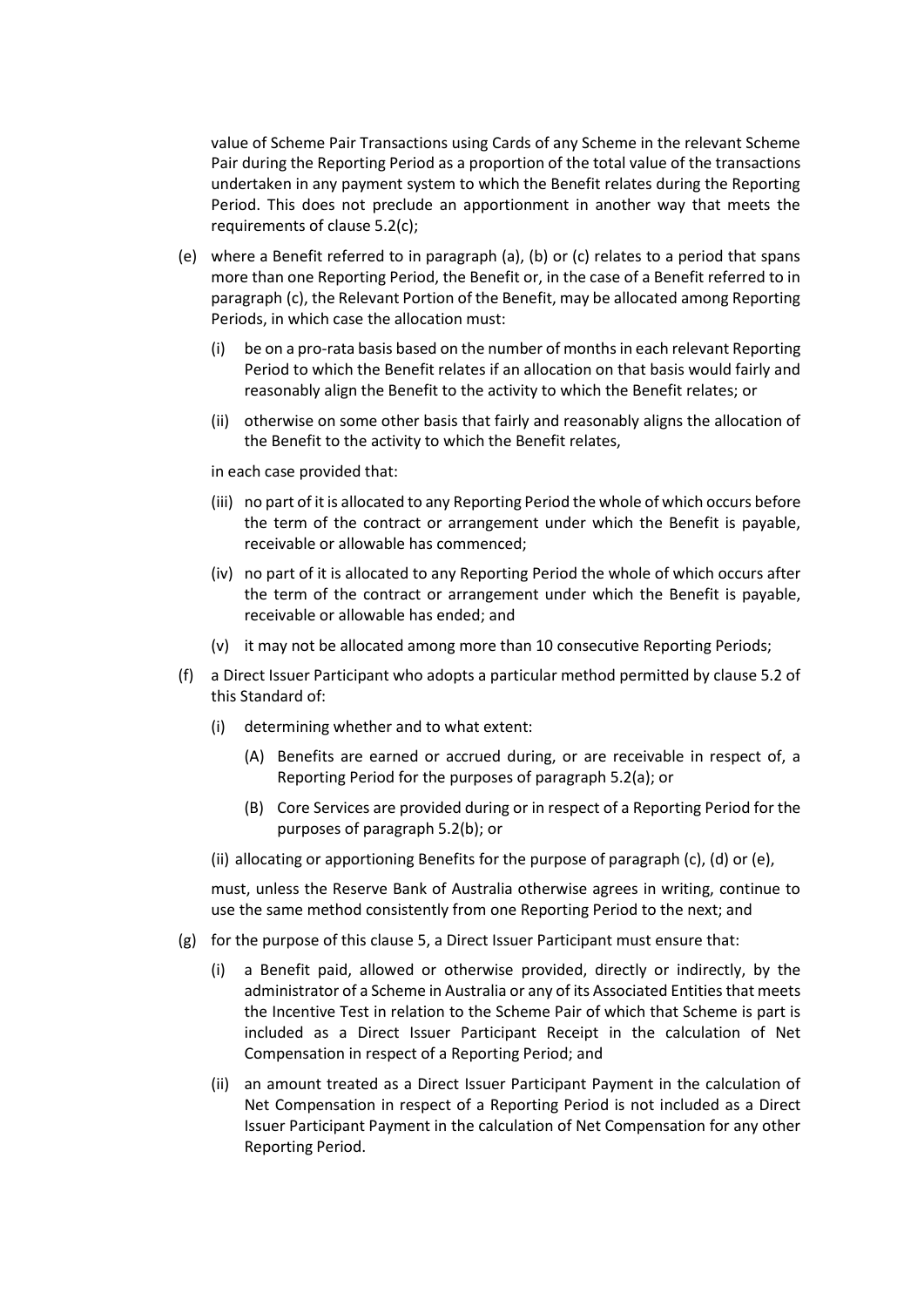## **6. Reporting and Transparency**

- 6.1 An administrator of a Scheme in Australia or a representative of the participants in the Scheme in Australia must publish on the Scheme's website:
	- (a) the Multilateral Interchange Fee rates or amounts (whichever is applicable) of the Scheme in Australia on the Scheme's website, including the rates or amounts for each Interchange Fee Category-; and
	- (b) the International Multilateral Interchange Fee rates or amounts (whichever is applicable) of the Scheme, including the rates or amounts for each International Interchange Fee Category.
- 6.2 Each:
	- (a) Acquirer; and
	- (b) Issuer that is a Direct Issuer Participant,

that is a party to an agreement with one or more other participants in a Scheme to pay or receive Interchange Fees in relation to Card Transactions in the Scheme that are not Multilateral Interchange Fees must report to the Reserve Bank of Australia by 31 July each year the range of Interchange Fee rates or amounts (whichever is applicable) it received or paid in respect of the most recent Reporting Period. The Reserve Bank of Australia may publish the reported range of these Interchange Fees for the Scheme on its website.

- 6.3 An administrator of a Scheme in Australia or a representative of the participants in the Scheme in Australia must on or before 31 July each year certify in writing to the Reserve Bank of Australia in respect of the most recent Reporting Period, that Interchange Fees of the Scheme in Australia were during that Reporting Period in compliance with this Standard.
- 6.4 EachSubject to clause 6.5, each of an administrator of a Scheme in Australia and each Direct Issuer Participant in the Scheme in Australia must on or before 31 July each year certify in writing to the Reserve Bank of Australia that it was, in respect of the most recent Reporting Period, in compliance with clause 5.
- 6.56.5 Where a Direct Issuer Participant in a Scheme is a New Issuer, each of the administrator of the Scheme in Australia and the New Issuer will be taken to have complied with its obligations under clause 5 and clause 6.4 in respect of the period prior to and including the Initial Reporting Period if it:
	- (a) complies with clause 5 as if each reference to 'Reporting Period' is read as a reference to the Initial Reporting Period; and
	- (b) certifies in writing to the Reserve Bank of Australia that it was, in respect of the Initial Reporting Period, in compliance with clause 5 read as specified in clause 6.5(a) and provides such certification on or before 31 July in the year that the Initial Reporting Period ends.
- 6.6 An administrator of a Scheme in Australia or a representative of the participants of the Scheme in Australia must, not later than 30 days after the end of each Quarter, certify in writing to the Reserve Bank of Australia each of the following for that Quarter for the Scheme (and in the case of paragraph  $(e<sub>f</sub>)$ , the relevant Scheme Pair):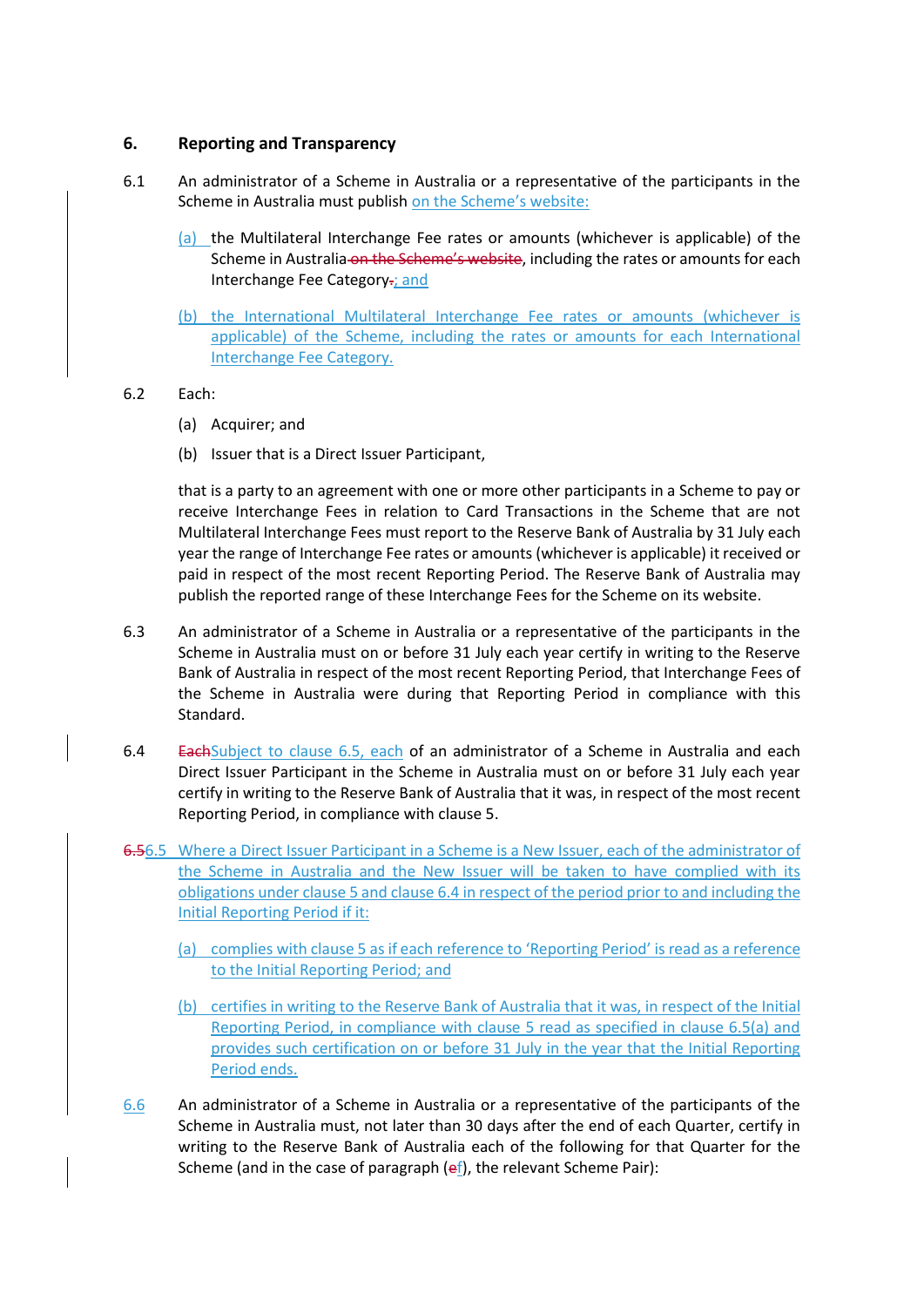- (a) the total value of Card Transactions undertaken in the Scheme in that Quarter;
- (b) the number of Card Transactions undertaken in the Scheme in that Quarter;
- (c) the total value of all Interchange Fees (exclusive of goods and services tax) payable in respect of the Card Transactions undertaken in the Scheme during that Quarter;
- (d) the total value of Interchange Fees (exclusive of goods and services tax) payable in respect of Card Transactions undertaken in the Scheme during the Quarter divided by the total number of the Card Transactions undertaken in the Scheme during the Quarter;

#### (e(e)in relation to a Debit Card Scheme:

- (i) the total value of SNDC Transactions undertaken in the Scheme in that Quarter;
- (ii) the number of SNDC Transactions undertaken in the Scheme in that Quarter;
- (iii) the total value of all Interchange Fees (exclusive of goods and services tax) payable in respect of SNDC Transactions undertaken in the Scheme during that Quarter; and
- (iv) the total value of Interchange Fees (exclusive of goods and services tax) payable in respect of SNDC Transactions undertaken in the Scheme during the Quarter divided by the total number of the SNDC Transactions undertaken in the Scheme during the Quarter;
- (f) the total value of Interchange Fees (exclusive of goods and services tax) payable in respect of Scheme Pair Transactions undertaken in the Schemes that form part of that Scheme Pair during the Quarter divided by the total number of the Scheme Pair Transactions undertaken in the Schemes that form part of that Scheme Pair during the Quarter; and
- $(f<sub>g</sub>)$  each Interchange Fee Category that applied for some or all of the Quarter and, for each of those categories:
	- (i) the Interchange Fee rates or amounts (whichever is applicable) that applied during the Quarter (expressed as a percentage or an amount, not as a range); and
	- (ii) the total value of Interchange Fees (exclusive of goods and services tax) payable in respect of that Quarter that are referable to Card Transactions undertaken in the Scheme in that Quarter in that category.

#### **7. Commencement and Implementation**

- 7.1 This Standard came into force on the Commencement Date, but certain provisions in it had a transitional application as set out in clause 7 of this Standard as at the Commencement Date.
- 7.2 This Standard as varied with effect from 1 July 2019 must be complied with for the Reporting Period ending on 30 June 2020 and all subsequent Reporting Periods. For the Reporting Period ending on 30 June 2019 a Direct Issuer Participant in a Scheme in a Scheme Pair may elect to comply, in relation to both Schemes in that Scheme Pair, with either:
	- (a) this Standard as in effect on 30 June 2019; or
	- (b) this Standard as amended with effect on 1 July 2019 as if this Standard so amended had been in effect from 1 July 2018,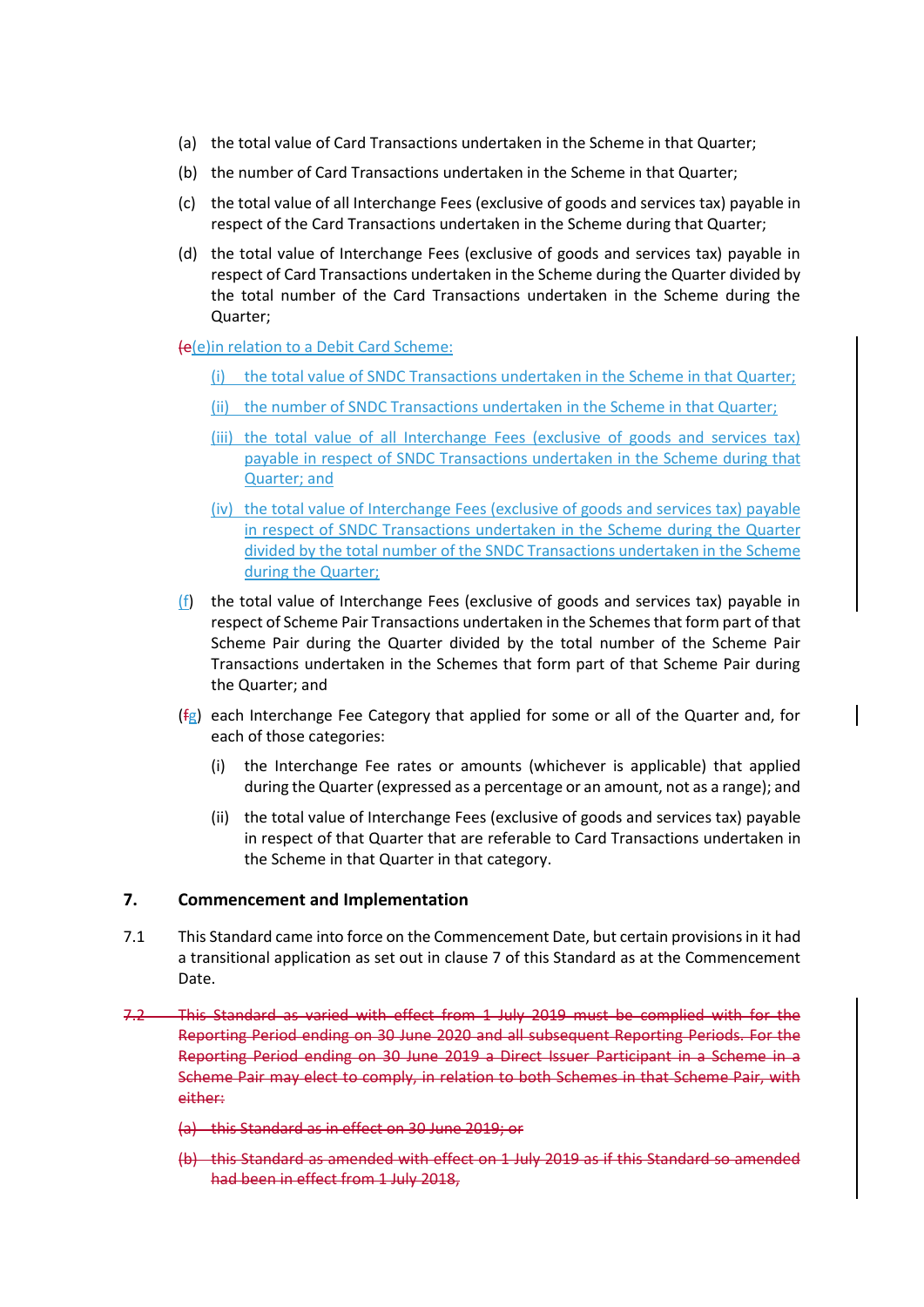and must notify its election of (a) or (b) (**Transitional Election**) to the administrator of each Scheme in the Scheme Pair no later than 1 July 2019.

- 7.3 An administrator of a Scheme in Australia that receives a notification under clause 7.2 from a Direct Issuer Participant must provide its certification of its compliance under clause 6.4 as that compliance relates to that Direct Issuer Participant and the Reporting Period ending on 30 June 2019 on the same basis as that specified in the Transitional Election made by that Direct Issuer Participant.
- 7.4 If a Direct Issuer Participant in a Scheme in a Scheme Pair does not give a Transitional Election in accordance with clause 7.2 then:
	- (a) it is taken to have elected to comply, in relation to both Schemes in that Scheme Pair, with this Standard as in effect on 30 June 2019; and
	- (b) the administrator of each Scheme in the Scheme Pair in Australia must provide its certification under clause 6.4 in relation to that Direct Issuer Participant and the Reporting Period ending on 30 June 2019 accordingly.
- 7.2 Subject to clauses 7.4 and 7.5, on and from 1 January 2022, each participant in a Scheme must comply with this Standard as varied with effect from that date.
- 7.3 For the avoidance of doubt and without limiting clause 7.2, an administrator of a Debit Card Scheme in Australia or a representative of the participants of the Debit Card Scheme in Australia must comply with clause 6.6(e) in respect of the Quarter ending 31 March 2022 and all subsequent Quarters. Nothing in clause 7.5 limits this obligation.
- 7.4 An administrator of a Scheme in Australia or a representative of the participants in the Scheme in Australia must comply with clause 6.3 in respect of the Reporting Period ending on 30 June 2022 by certifying that:
	- (a) Interchange Fees of the Scheme in Australia were during the period from and including 1 July 2021 to 31 December 2021 in compliance with this Standard as in effect on 31 December 2021; and
	- (b) Interchange Fees of the Scheme in Australia were during the period from and including 1 January 2022 to 30 June 2022 in compliance with this Standard as in effect on and from 1 January 2022.
- 7.5 Clause 4.2(b) and the provisions of clause 4.2 that apply as a consequence of the operation of clause 4.2(b) will not apply in respect of any Reference Period prior to the Reference Period ending on 31 December 2022. For the avoidance of doubt, participants in each Debit Card Scheme must comply with all of the provisions of clause 4.2 (as varied with effect from 1 January 2022) in respect of the Reference Period ending on 31 December 2022 and all subsequent Reference Periods.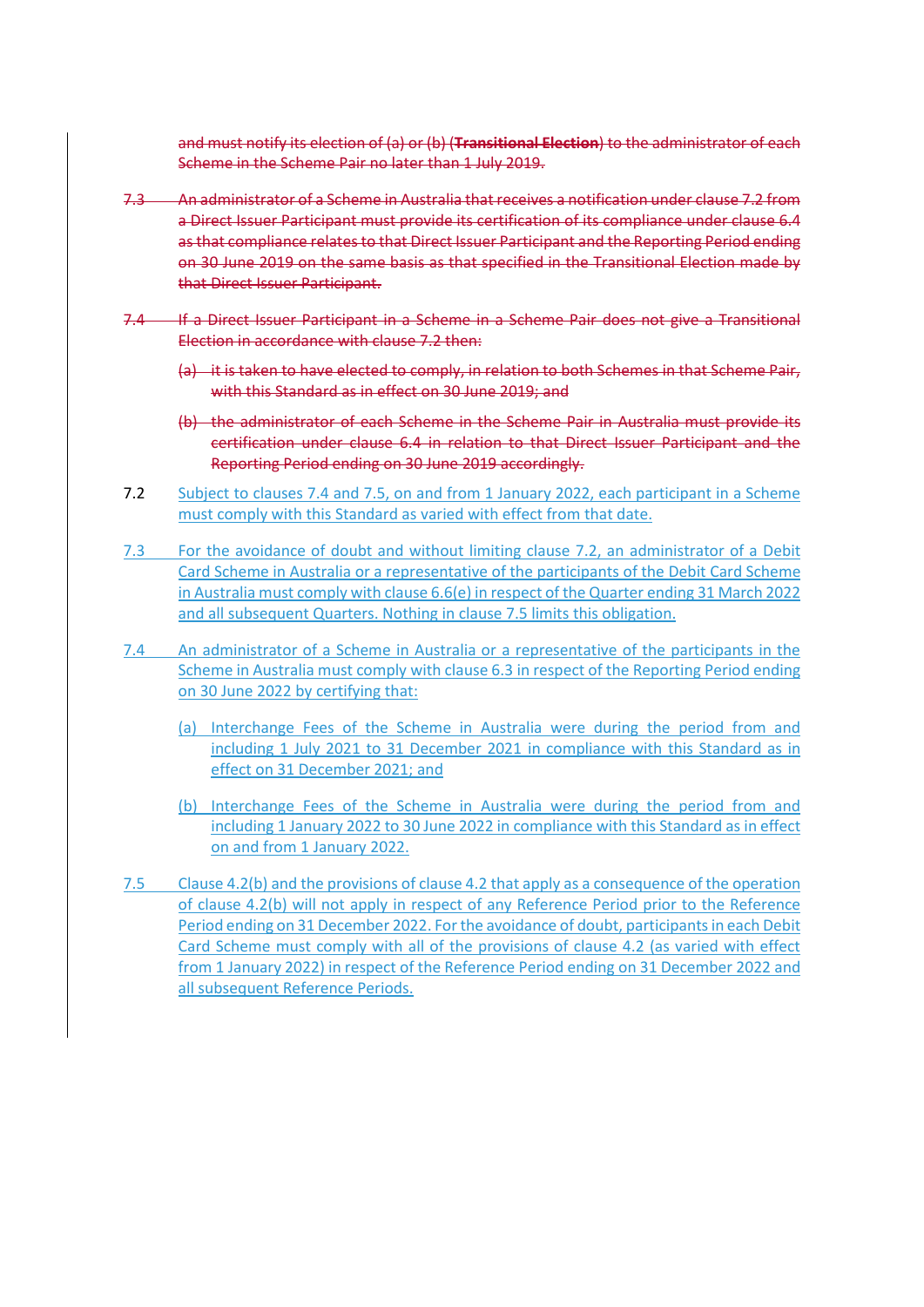# **SCHEME RULES RELATING TO MERCHANT PRICING FOR CREDIT, DEBIT AND PREPAID CARD TRANSACTIONS**

## **1. Objective**

*The objective of this Standard is to promote:*

- *efficiency; and*
- *competition*

*in the Australian payments system by providing for scheme rules that require participants to give merchants the freedom to make a charge for accepting payment of a particular kind that reflects the cost to the merchant of accepting that payment type.* 

## **2. Application**

- 2.1 This Standard is determined under Section 18 of the *Payment Systems (Regulation) Act 1998* (the **Act**).
- 2.2 This Standard applies to each of the following, each of which is referred to in this Standard as a **Scheme**:
	- (a) the payment system operated within Australia known as the MasterCard system, which was designated under the Act as a payment system on 12 April 2001 and which is referred to in this Standard as the **MasterCard System**;
	- (b)the payment system operated within Australia known as the VISA system, which was designated under the Act as a payment system on 12 April 2001 and which is referred to in this Standard as the **VISA System**;
	- (c) the American Express Companion Card payment system operated within Australia, which was designated under the Act as a payment system on 15 October 2015 and which is referred to in this Standard as the **American Express Companion Card Scheme**;
	- $\left(\frac{d}{dx}\right)(c)$  the payment system operated within Australia known as Visa Debit, which was designated under the Act as a payment system on 23 February 2004 and which is referred to in this Standard as **Visa Debit**;
	- $\left(\frac{e}{c}\right)$ (d) the payment system operated within Australia known as Debit MasterCard, which was designated under the Act as a payment system on 15 October 2015 and which is referred to in this Standard as **Debit MasterCard**;
	- $(f)(e)$  the debit card payment system operated within Australia known as the EFTPOS payment system, which was designated under the Act as a payment system on 12 June 2012 and which is referred to in this Standard as the **EFTPOS System**;
	- $\frac{f(x)}{g(x)}$  the prepaid card payment system operated within Australia under the EFTPOS Scheme Rules, which was designated under the Act as a payment system on 15 October 2015 and which is referred to in this Standard as **EFTPOS Prepaid**;
	- $\left\langle \mathbf{h} \right\rangle$ (g) the payment system operated within Australia known as MasterCard Prepaid, which was designated under the Act as a payment system on 15 October 2015 and which is referred to in this Standard as **MasterCard Prepaid**; and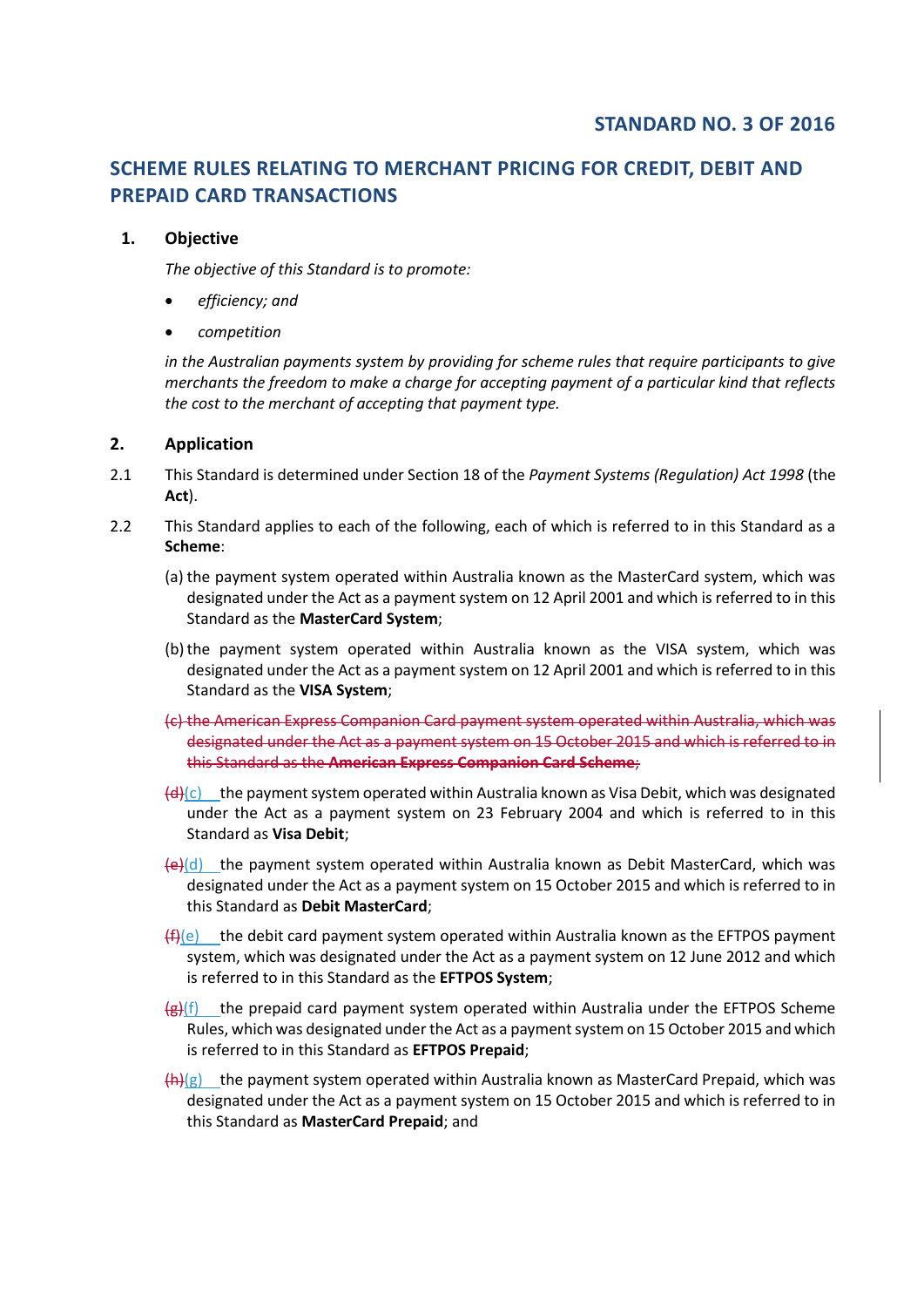- $\frac{f_i}{h}$ ) the payment system operated within Australia known as Visa Prepaid, which was designated under the Act as a payment system on 15 October 2015 and which is referred to in this Standard as **Visa Prepaid.**
- 2.3 In this Standard:

**Acquired** or **Acquiring** includes accepted or accepting;

**Acquirer** means a participant in a Scheme in Australia that:

- (a) provides services, directly or indirectly, to a Merchant to allow the Merchant to accept a Card of that Scheme; or
- (b) is a Merchant that accepts, or is a Related Body Corporate of a Merchant that accepts, a Card of that Scheme and bears risk as principal in relation to the payment obligations of the Issuer of that Card in relation to that acceptance;

**Acquirer Supplied Element** means in relation to an Acquirer, a Merchant and a Scheme, those of the Permitted Cost of Acceptance Elements for that Merchant and that Scheme that are supplied, directly or indirectly, by that Acquirer;

**Card**, **Card of a Scheme** or **Card of that Scheme** means a Credit Card of a Scheme, Debit Card of a Scheme or Prepaid Card of a Scheme;

**Card Transaction** means a Credit Card Transaction, Debit Card Transaction or Prepaid Card Transaction;

**Commencement Date** means 1 September 2016;

**Cost of Acceptance** has the meaning given to it in claus[e 0;](#page-30-0)

**Credit Card**, **Credit Card of a Scheme** or **Credit Card of that Scheme** means, in relation to a Scheme, a Device that can, under the Rules of the Scheme, be used in Australia for purchasing goods or services on credit (irrespective of whether the Device is issued in or outside Australia);

**Credit Card Scheme** means the American Express Companion Card Scheme, the MasterCard System or the VISA System;

**Credit Card Transaction** means, in relation to a Credit Card Scheme, a transaction in that Scheme between a holder of a Credit Card of that Scheme and a Merchant involving the purchase of goods or services using a Credit Card of that Scheme that is Acquired by an Acquirer and includes any transaction to reverse such a transaction or provide a credit or make a chargeback in relation to such a transaction;

**Debit Card**, **Debit Card of a Scheme** or **Debit Card of that Scheme** means, in relation to a Scheme, a Device that can, under the Rules of the Scheme, be used in Australia to make payments to Merchants for goods or services by accessing a deposit account held at an authorised deposittaking institution or a bank or other financial institution (irrespective of whether the Device is issued in or outside Australia);

**Debit Card Scheme** means Debit MasterCard, the EFTPOS System or Visa Debit;

**Debit Card Transaction** means, in relation to a Debit Card Scheme, a transaction in that Scheme between a holder of a Debit Card of that Scheme and a Merchant involving the purchase of goods or services (whether or not it also involves the obtaining of cash) using a Debit Card of that Scheme that is Acquired by an Acquirer and includes any transaction to reverse such a transaction or provide a credit or make a chargeback in relation to such a transaction;

**Device** means any card, plate or other payment code or device, including a code or device where no physical card or other embodiment is issued and a code or device used or to be used for only one transaction;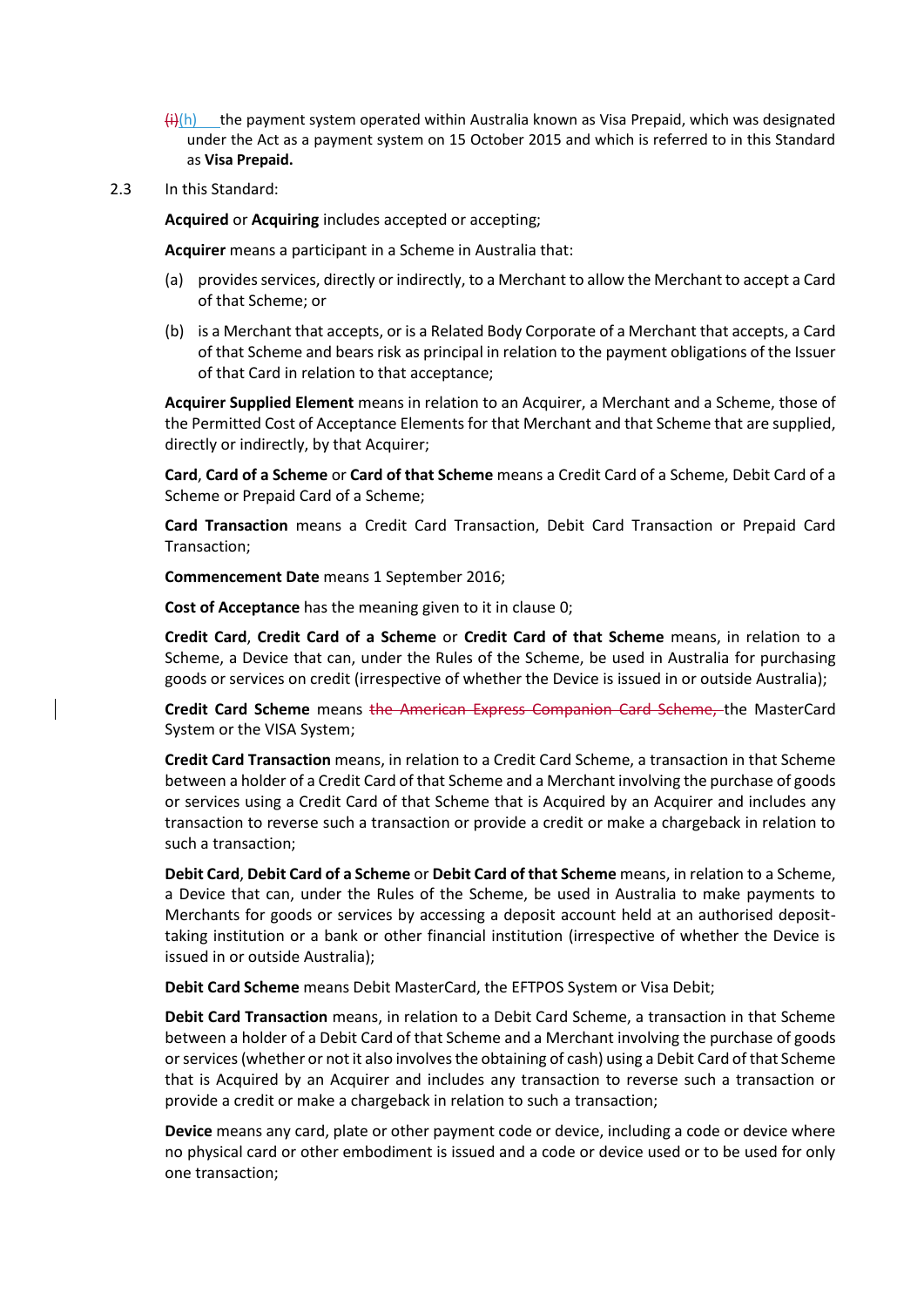**EFTPOS Scheme Rules** means the rules promulgated under the constitution of EFTPOS Payments Australia Limited (ABN 37 136 180 366) and any schedule, document, specification or rule published by EFTPOS Payments Australia Limited pursuant to those rules;

**Financial Year** means a period from 1 July to the following 30 June;

**Issuer** means an entity that issues Cards of a Scheme to its customers;

**Large Merchant** means a Merchant that satisfies two or all of the following:

- (a) the consolidated gross revenue for the Financial Year ended 30 June 2015 of the Merchant and its Related Bodies Corporate was \$25 million or more;
- (b) the value of the consolidated gross assets at 30 June 2015 of the Merchant and its Related Bodies Corporate was \$12.5 million or more;
- (c) as at 30 June 2015 the Merchant and its Related Bodies Corporate between them had 50 or more employees (whether full time, part time, casual or employed on any other basis);

**Merchant** means, in relation to a Scheme, a merchant in Australia that accepts a Card of that Scheme for payment for goods or services;

**Merchant Service Fee** means a transaction-based fee (or a time-period-based fee that covers a specified or maximum number of transactions) charged to a Merchant by an Acquirer for Acquiring, or by a Payment Facilitator for arranging the Acquisition of, one or more types of Card Transaction from that Merchant whether collected on an ad valorem or flat-fee basis, or charged as a blended or bundled rate across more than one type of Card Transaction or on an interchange plus acquirer margin basis or any other basis;

**Payment Facilitator** means an entity which arranges or procures Acquiring services from an Acquirer for one or more Merchants;

**Payment Service Provider** means, in relation to a Merchant and a Scheme, an entity that is not a Related Body Corporate of the Merchant that provides services and/or equipment to the Merchant that directly relate to, or are directly used for or in connection with, the acceptance by that Merchant of Cards of that Scheme for payment for goods or services;

**Permitted Cost of Acceptance Elements** in relation to a Merchant and a Scheme are the fees and premiums referred to in clause [2.5.1.1.1.1\(a\)](#page-30-1) for that Merchant and that Scheme;

**Permitted Surcharge** has the meaning given to it in clause 4.1;

**Prepaid Card**, **Prepaid Card of a Scheme** or **Prepaid Card of that Scheme** means, in relation to a Scheme, a Device that can be used in Australia, under the Rules of the Scheme, to make payments for goods or services using a store of value that has been prepaid or pre-funded and is accessible to make payments for goods or services only through the use of that, or a linked or related, Device (irrespective of whether the Device is issued in or outside Australia);

**Prepaid Card Scheme** means EFTPOS Prepaid, MasterCard Prepaid or Visa Prepaid;

**Prepaid Card Transaction** means in relation to a Prepaid Card Scheme a transaction in that Scheme between a holder of a Prepaid Card and a Merchant involving the purchase of goods or services (whether or not it also involves the obtaining of cash) using a Prepaid Card relating to that Scheme and includes any transaction to reverse such a transaction or provide a credit or make a chargeback in relation to such a transaction;

**Reference Period** has the meaning given to it in clause [0;](#page-30-2)

**Related Body Corporate** has the meaning given in the *Corporations Act 2001*;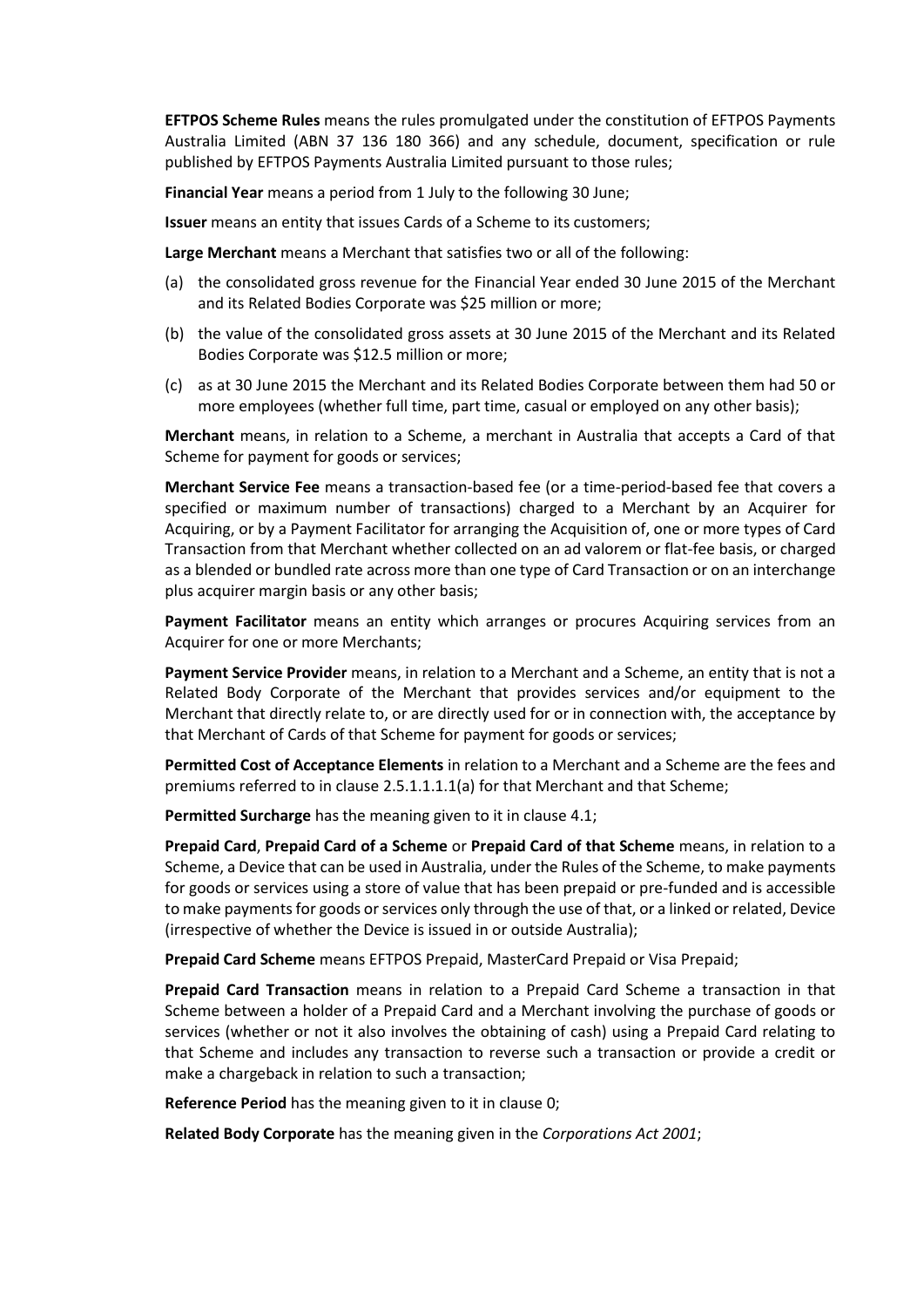**Rules of a Scheme** or **Rules of the Scheme** means the constitution, rules, by-laws, procedures and instruments of the relevant Scheme, and any other arrangement relating to the Scheme by which participants in that Scheme are, or consider themselves to be, bound;

**Scheme Pair** means:

- (a) Visa Debit and Visa Prepaid;
- (b) Debit MasterCard and MasterCard Prepaid; or
- (c) EFTPOS System and EFTPOS Prepaid;

**Statement Period** has the meaning given to it in clause [2.5.1.1.1.1\(a\);](#page-32-0)

**Surcharge** means, in respect of any Card Transaction, any of the following, however named or described:

- (a) an amount charged, in addition to the price of goods or services, for the relevant Merchant accepting payment through the Card Transaction; or
- (b) an amount charged for making payment through the Card Transaction. An amount will be charged for making payment through a Card Transaction if:
	- (i) that amount is charged because the purchase of the relevant goods or services is effected using the relevant Card; or
	- (ii) the goods or services could be purchased from the relevant Merchant by a different payment method without that amount being charged;

**include** or **including** or **such as** when introducing an example do not limit the meaning of the words to which the example relates to that example or examples of a similar kind; and

terms defined in the Act have the same meaning in this Standard.

- 2.4 Each participant in a Scheme must do all things necessary on its part to ensure compliance with this Standard.
- 2.5 If any part of this Standard is invalid, this Standard is ineffective only to the extent of such part without invalidating the remaining parts of this Standard.
- 2.6 This Standard is to be interpreted:
	- (a) in accordance with its objective; and
	- (b) by looking beyond form to substance.
- 2.7 This Standard shall not apply in respect of Rules of a Scheme that relate, or the conduct of participants in a Scheme that relates, to charges made by Merchants for accepting Cards for payment of a taxi fare in a State or Territory of Australia. Accordingly payment of a taxi fare in any State or Territory of Australia effected using a Card is not a payment of a kind covered by this Standard.
- 2.8 This Standard replaces each of the following Standards or parts of Standards:
	- (a) each of Standard No. 2 *Merchant Pricing for Credit Card Purchases* which applied to the MasterCard System and Standard No. 2 *Merchant Pricing for Credit Card Purchases* which applied to the VISA System; and
	- (b) clauses 9 and 10 and sub-clauses 12 (i), (ii) and (iii) of *The Honour All Cards Rule in the Visa Debit and Visa Credit Card Systems and the No Surcharge Rule in the Visa Debit System* Standard.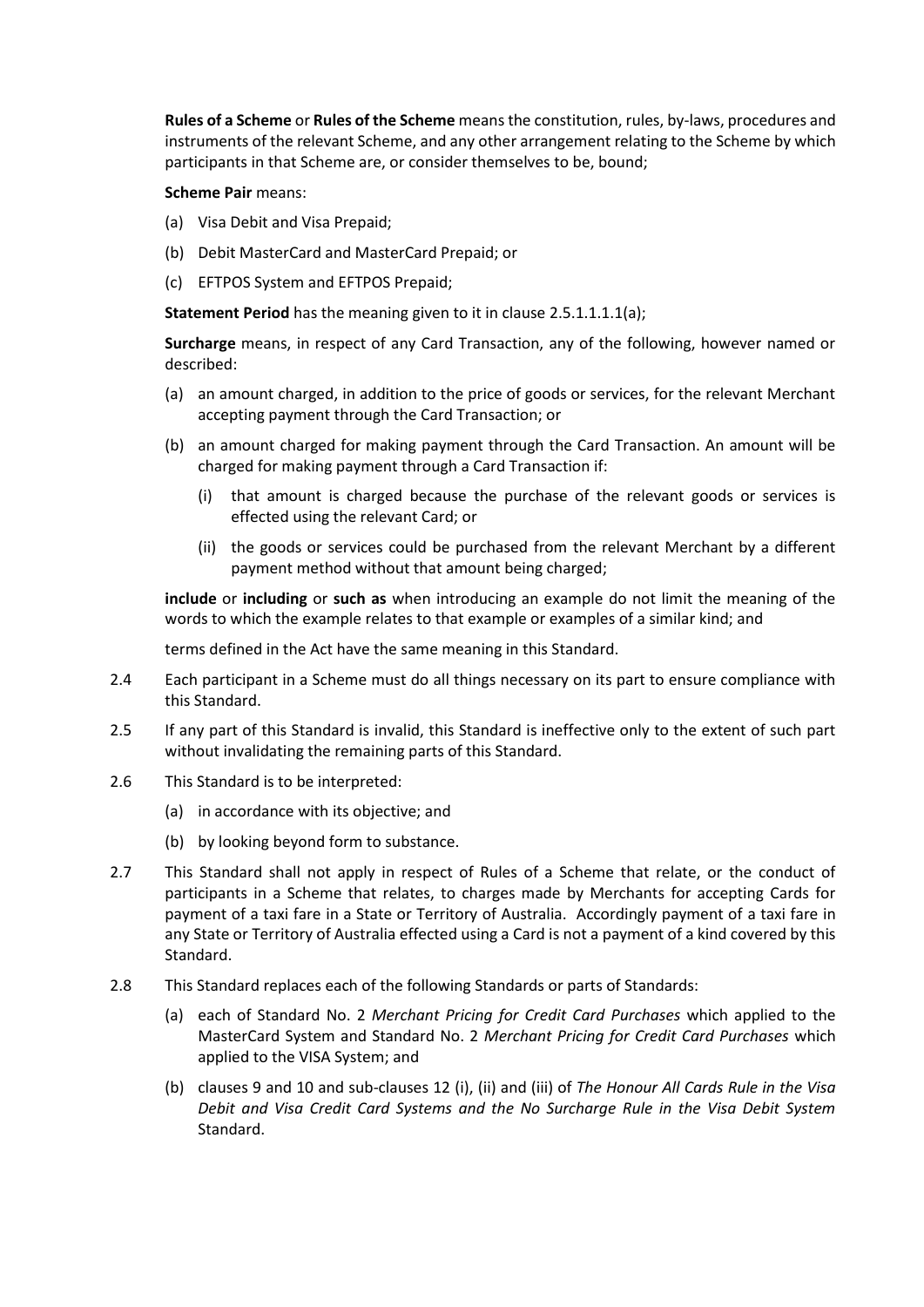# <span id="page-30-7"></span>**3. Merchant Pricing**

Neither the Rules of a Scheme nor any participant in a Scheme shall prohibit or deter:

- (a) a Merchant from recovering, by charging a Surcharge in respect of a Card Transaction in a Scheme at any time, an amount that does not exceed the Permitted Surcharge for that Merchant and that Scheme at that time; or
- (b) a Merchant, in recovering part or all of the Cost of Acceptance of Cards of the Scheme, from applying different Surcharges in respect of Card Transactions in different Schemes (except that, in relation to a Scheme Pair, the Rules of a Scheme may require that if a Surcharge is applied in respect of Card Transactions in one Scheme in the Scheme Pair, any Surcharge applied in respect of Card Transactions in the other Scheme in the Scheme Pair must be the same).

# <span id="page-30-8"></span>**4. Permitted Surcharge**

- <span id="page-30-3"></span>4.1 The Permitted Surcharge for a Merchant and a Scheme at any time is an amount not exceeding the Cost of Acceptance for that Merchant and that Scheme applicable at that time.
- <span id="page-30-5"></span><span id="page-30-4"></span><span id="page-30-2"></span>4.2 For the purpose of clause [0](#page-30-3) the Cost of Acceptance of Cards of a Scheme applicable at a time is:
	- (a) subject to paragraph [\(b\),](#page-30-4) the Cost of Acceptance of Cards of the Scheme calculated for a 12 month period that ended not more than 13 months before that time; or
	- (b) if the Cost of Acceptance of Cards of the Scheme for a Merchant for a 12 month period preceding that time is not reasonably ascertainable, an estimate of the average cost of acceptance of Cards of the Scheme for a period of 12 months calculated by the Merchant in good faith using only known and/or estimated Permitted Cost of Acceptance Elements and Card Transaction volumes for Cards of the Scheme.

Each 12 month period referred to in paragraph [\(a\)](#page-30-5) or paragraph [\(b\)](#page-30-4) is a **Reference Period**.

# <span id="page-30-0"></span>**5. Cost of Acceptance**

- <span id="page-30-6"></span><span id="page-30-1"></span>5.1 Subject to the other provisions of this claus[e 0,](#page-30-0) Cost of Acceptance for a Merchant, a Scheme and a Reference Period at any time means, in relation to the Merchant's acceptance of a Card of the Scheme, the average cost per Card Transaction in the Scheme calculated for the Reference Period as follows:
	- (a) by adding only the following amounts paid by the Merchant in respect of that Scheme during that Reference Period, which are to be determined taking into account any discount, rebate or other allowance received or receivable by the Merchant to the extent any such discount, rebate or other allowance is ascertainable:
		- (i) the applicable Merchant Service Fee or Merchant Service Fees in respect of Card Transactions in the Scheme;
		- (ii) fees paid to any entity that was the Merchant's Acquirer, Payment Facilitator or Payment Service Provider during the Reference Period for:
			- (A) the rental and maintenance of payment card terminals that process Cards of that Scheme; or
			- (B) providing gateway or fraud prevention services referable to that Scheme;
		- (iii) fees incurred in processing Card Transactions in that Scheme and paid to any entity that was the Merchant's Acquirer or Payment Facilitator during the Reference Period including international service assessments or cross-border transaction fees,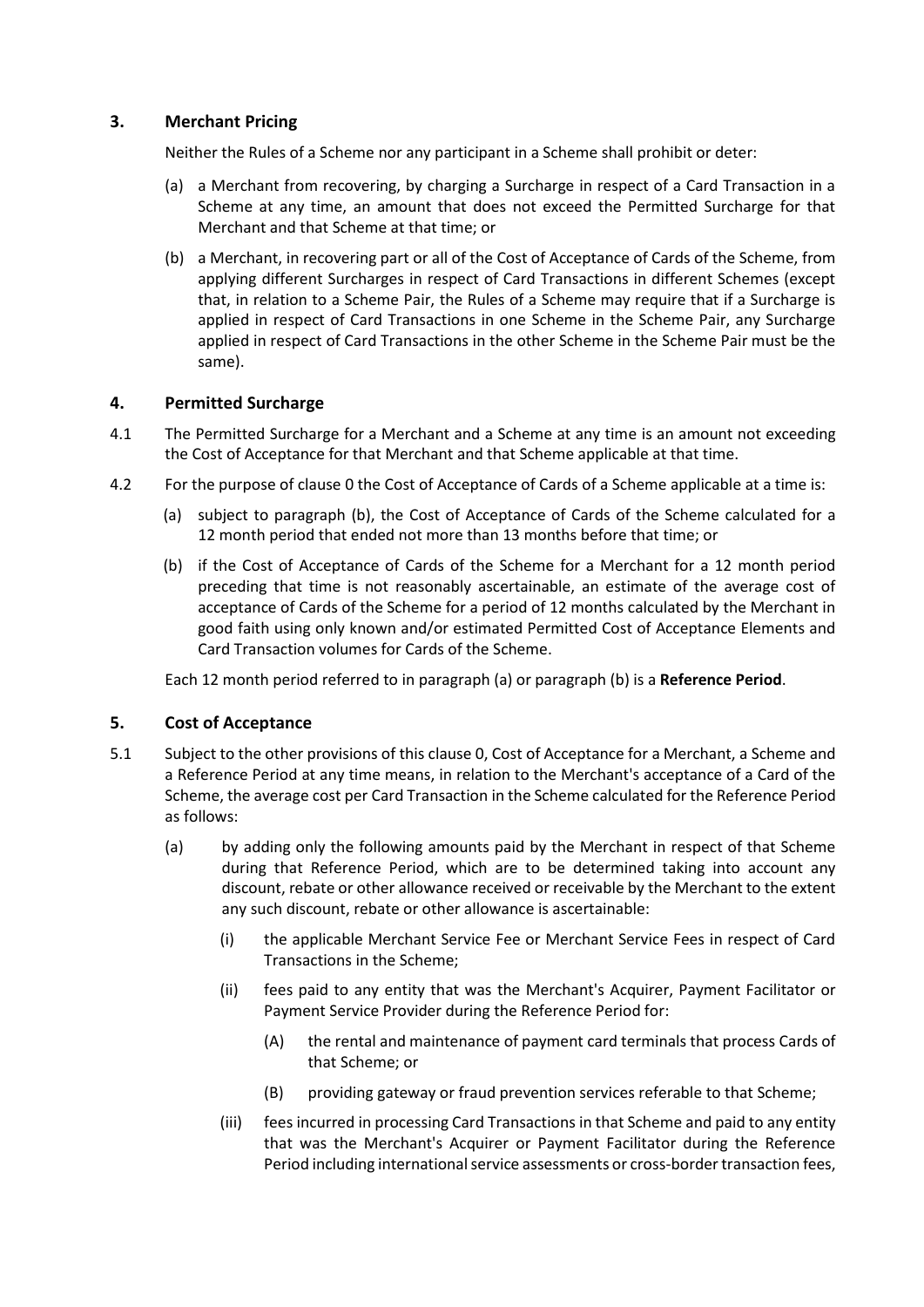switching fees and fraud-related chargeback fees (but, for the avoidance of doubt, excluding the amount of chargebacks); and

(iv) if the Merchant acts as agent for a principal, fees or premiums paid by the Merchant to an entity that is not a Related Body Corporate of the Merchant to insure against the risk that the Merchant will be liable to a customer for the failure of its principal to deliver goods or services purchased through a Card Transaction provided that such risk arises because payment for the relevant goods or services is effected through a Card Transaction,

but in each case only if those fees or premiums are:

- (v) directly related to Card Transactions in that Scheme. A fee or premium will not be so directly related if it is incurred in relation to or in connection with a payment, or the sale or purchase to which the payment relates, irrespective of the method used to make the payment; and
- (vi) subject to clause [2.5.1.1.1.1\(b\),](#page-30-4) documented or recorded in:
	- (A) a contract in effect between the Merchant and its Acquirer, Payment Facilitator or Payment Service Provider that relates to or covers the Scheme or Card Transactions in the Scheme (whether or not it also relates to or covers other Schemes or Card Transactions in other Schemes); or
	- (B) a statement or invoice from the Merchant's Acquirer, Payment Facilitator or Payment Service Provider that relates to or covers the Scheme or Card Transactions in the Scheme; and
- (b) expressing the total of the amounts in paragraph [\(a\)](#page-30-1) above as a percentage of the total value of Card Transactions in the Scheme between the Merchant and holders of Cards in the Scheme in that Reference Period, with that percentage being the average cost per Card Transaction in the Scheme.
- <span id="page-31-0"></span>5.2 In relation to a Merchant's acceptance of a Card of a Scheme that is part of a Scheme Pair **Cost of Acceptance** for a Reference Period will be calculated as provided in clause [0,](#page-30-6) except that the average cost per Card Transaction for the Reference Period must be calculated across the Scheme Pair using only the Permitted Cost of Acceptance Elements for both Schemes in the Scheme Pair.
- 5.3 If a Permitted Cost of Acceptance Element is not levied or charged on a per transaction basis and is not referable only to Card Transactions undertaken in a single Scheme (or Scheme Pair where clause [0](#page-31-0) applies) (for example, a fixed monthly terminal rental cost that allows Card Transactions in more than one Scheme to be made), that Permitted Cost of Acceptance Element is to be apportioned among the relevant Schemes, Scheme Pairs and other payment systems (as the case may be) to which it relates for the purpose of determining Cost of Acceptance on a pro-rata basis. The apportionment is to be based on the value of the Card Transactions in the relevant Scheme or Scheme Pair (as applicable) over the period to which the cost relates as a proportion of the total value of transactions undertaken in any payment system to which the cost relates over that period (in each case, the value of the Card Transactions and transactions excludes the amount of any cash obtained by the holder of a Card of a Scheme or other Device as part of a Card Transaction or other transaction).

# **6. Card Identification**

6.1 All Debit Cards issued after 1 July 2017 in Australia by a participant in a Debit Card Scheme that are capable of being visually identified as Debit Cards must be so identified. All Prepaid Cards issued after 1 July 2017 in Australia by a participant in a Prepaid Card Scheme that are capable of being visually identified as Prepaid Cards must be so identified.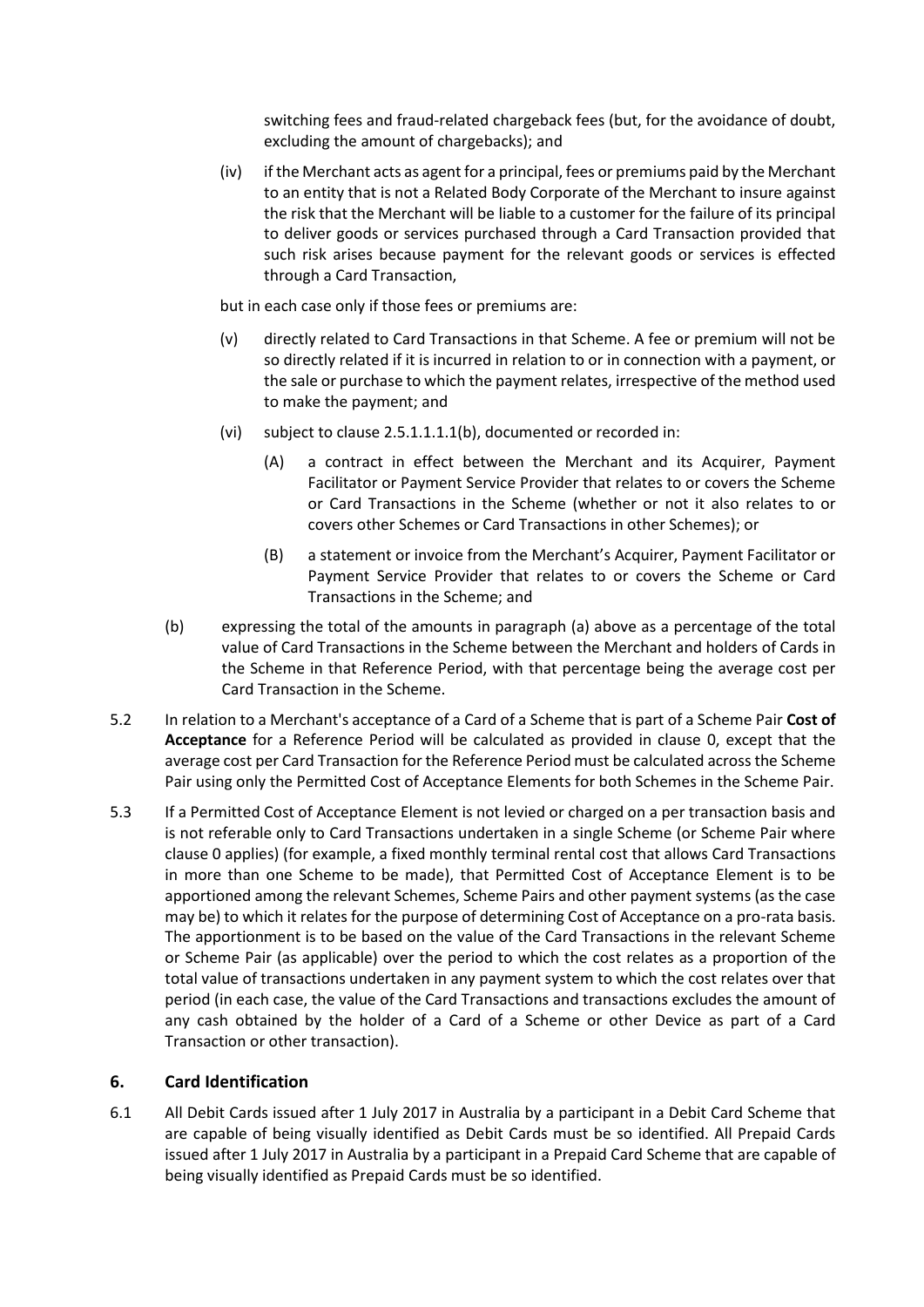- <span id="page-32-1"></span>6.2 All Debit Cards issued in Australia by a participant in a Debit Card Scheme must be issued with a Bank Identification Number (BIN) that allows them to be electronically identified as Debit Cards. All Prepaid Cards issued after 1 July 2017 in Australia by a participant in a Prepaid Card Scheme in Australia must be issued with a BIN that allows them to be electronically identified as Prepaid Cards.
- 6.3 Without limiting clause [0:](#page-32-1)
	- (a) an administrator of a Scheme in Australia or an Acquirer that Acquires both Credit Card Transactions and Debit Card Transactions for a Merchant must provide to the Merchant, or publish, lists of BINs that permit the Merchant to separately identify Credit Card Transactions and Debit Card Transactions electronically; and
	- (b) from 1 July 2017, an administrator of a Scheme in Australia or an Acquirer that Acquires Card Transactions of more than one Scheme for a Merchant must provide to the Merchant, or publish, lists of BINs that permit the Merchant to separately identify Card Transactions of each applicable Scheme electronically.

# **7. Transparency**

- <span id="page-32-4"></span><span id="page-32-2"></span>7.1 Subject to clause [0,](#page-33-0) each Acquirer must, on or as soon as practicable after the Commencement Date, notify in writing each Merchant for which the Acquirer directly or indirectly provides Acquiring services of the provisions of this Standard.
- <span id="page-32-5"></span><span id="page-32-3"></span><span id="page-32-0"></span>7.2 Subject to claus[e 0,](#page-33-0) each Acquirer must issue, or cause to be issued, monthly statements to each Merchant for which the Acquirer provides Acquiring services, directly or indirectly. Each such statement must set out:
	- (a) the dates on which the period covered by the statement begins and ends (**Statement Period**). For that purpose, for all statements except the first, the date a statement period begins must be the day after the day the immediately previous statement period ends;
	- (b) for the relevant Statement Period:
		- (i) the aggregate cost of the Acquirer Supplied Elements of the Cost of Acceptance for the Merchant of:
			- (A) Credit Cards of each applicable Credit Card Scheme; and
			- (B) Debit Cards and Prepaid Cards of each applicable Scheme Pair,

over the Statement Period (each such aggregate being a **Month Element Cost Total**);

- (ii) the aggregate value of Card Transactions Acquired for the Merchant for:
	- (A) each applicable Credit Card Scheme; and
	- (B) each applicable Scheme Pair,

over the Statement Period (each such aggregate being a **Month Value Total**); and

- (iii) for each applicable Credit Card Scheme and each applicable Scheme Pair, the Month Element Cost Total expressed as a percentage of the corresponding Month Value Total; and
- <span id="page-32-6"></span>(c) if it is the statement for the last full Statement Period within a Financial Year:
	- (i) the aggregate cost of the Acquirer Supplied Elements of the Cost of Acceptance for the Merchant over the 12 month period ending on the last day of that Statement Period (an **Annual Period**) of: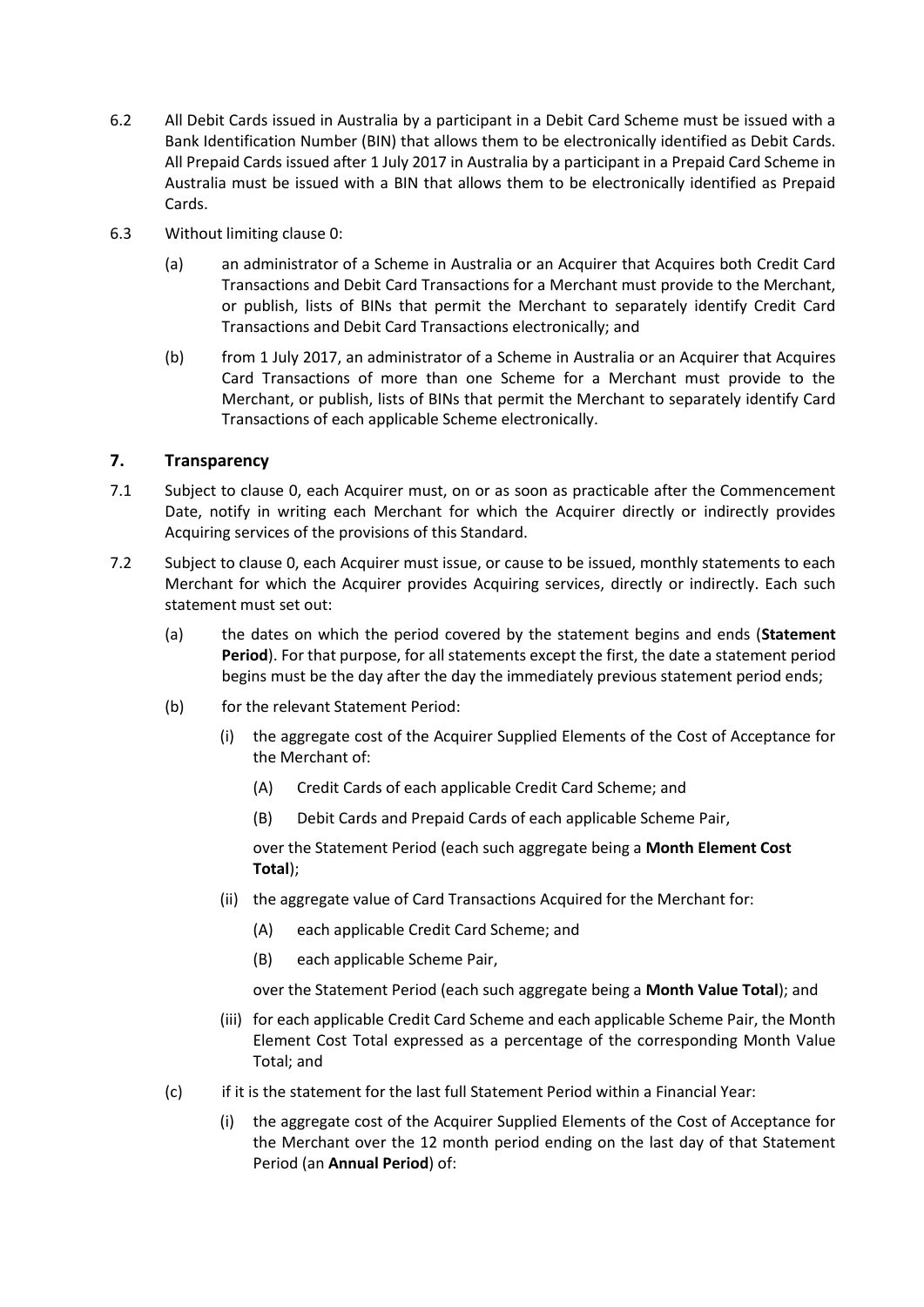- (A) Credit Cards of each applicable Credit Card Scheme; and
- (B) Debit Cards and Prepaid Cards of each applicable Scheme Pair,

(each such aggregate being an **Annual Element Cost Total**);

- (ii) the aggregate value of Card Transactions Acquired for the Merchant for:
	- (A) each applicable Credit Card Scheme; and
	- (B) each applicable Scheme Pair,

over the Annual Period (each such aggregate being an **Annual Value Total**); and

- (iii) for each applicable Credit Card Scheme and each applicable Scheme Pair, the Annual Element Cost Total expressed as a percentage of the corresponding Annual Value Total.
- <span id="page-33-0"></span>7.3 An Acquirer will not contravene clause [0](#page-32-2) or [0](#page-32-3) if:
	- (a) the Acquirer provided Acquiring services to the Merchant indirectly via a Payment Facilitator;
	- (b) prior to the time the Acquirer was required to notify or give a statement under clause [0](#page-32-2) or [0](#page-32-3) (as applicable), it entered into a written agreement with the Payment Facilitator which obliged the Payment Facilitator to provide the notice and statements described in clause[s 0](#page-32-2) and [0](#page-32-3) at the times described in those clauses;
	- (c) after conducting due inquiries of the Payment Facilitator before that agreement was entered into, the Acquirer was satisfied that the Payment Facilitator had sufficient processes in place to provide those notices and statements at the times described in clause[s 0](#page-32-4) or [0](#page-32-3) (as applicable); and
	- (d) after entering into that agreement and prior to the time the notice or statement (as the case may be) was required to be sent, the Acquirer had not had cause to suspect that the notice or statement would not be sent to the Merchant by the Payment Facilitator in accordance with clause[s 0](#page-32-2) or [0](#page-32-3) (as applicable).

# **8. Anti-Avoidance**

- <span id="page-33-1"></span>8.1 A participant in a Scheme must not, either alone or together with one or more other persons, enter into, begin to carry out or carry out a plan or arrangement or otherwise be knowingly involved in a plan or arrangement if it would be concluded that the person did so for a purpose of avoiding the application of this Standard, and the plan or arrangement or part of the plan or arrangement has achieved or would but for this provision have achieved or could reasonably be considered to have achieved that purpose.
- 8.2 For the purpose of this Standard, a provision of a plan or arrangement shall be deemed to have a particular purpose if the provision was included in the plan or arrangement by a party or parties for purposes that include that purpose and that purpose was a substantial purpose.
- 8.3 Without limiting clause [0,](#page-33-1) neither the Rules of a Scheme, nor a participant in a Scheme, shall directly or indirectly deny a Merchant access to Acquiring services or decline to provide Acquiring services to a Merchant for the reason (whether solely or in combination with other reasons) that:
	- (a) the Merchant imposes or intends to impose a Surcharge in relation to Card Transactions in that Scheme; or
	- (b) the amount of any Surcharge charged, or proposed to be charged, by the Merchant in relation to Card Transactions in the Scheme is a particular amount, either in absolute